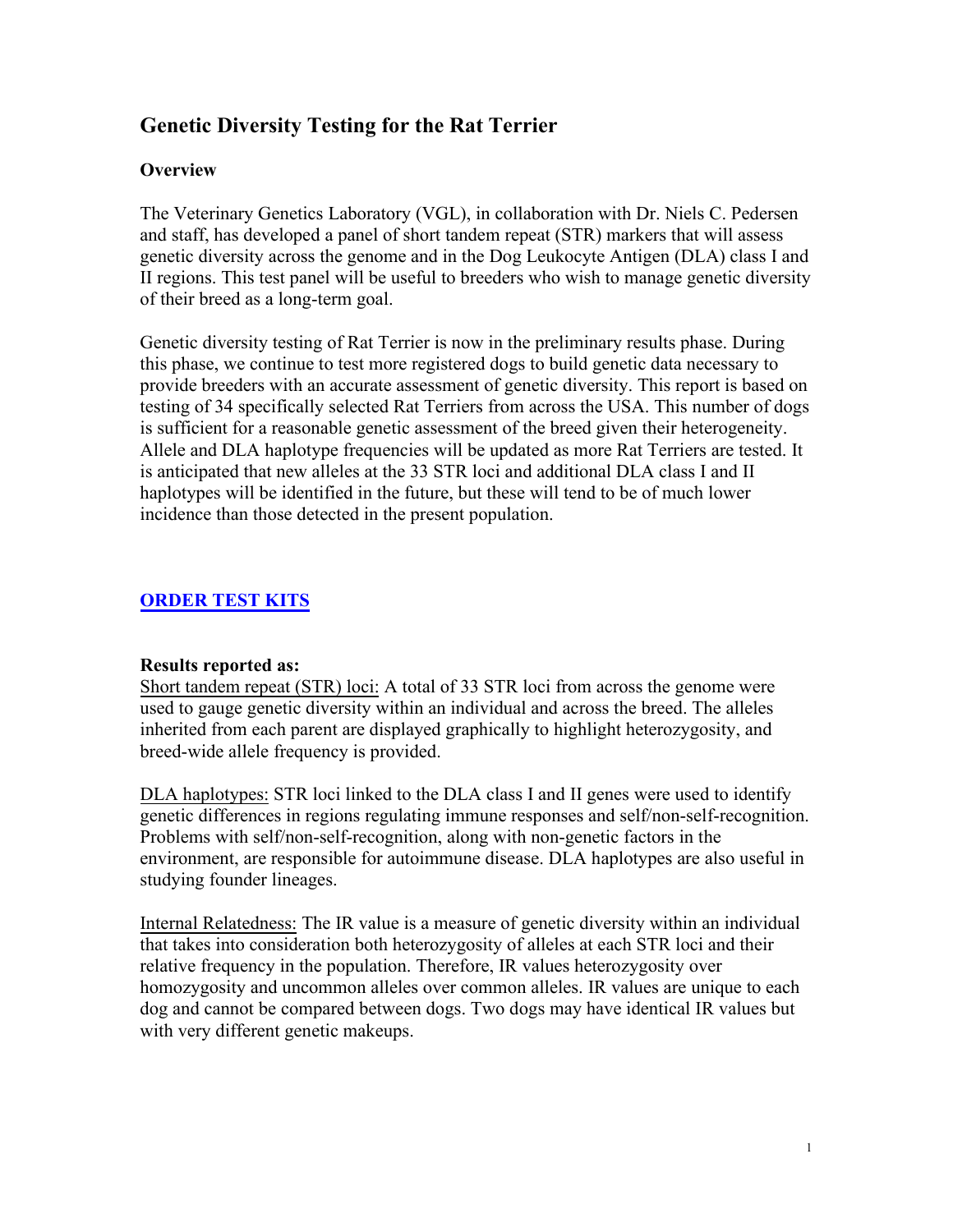#### I. Introduction

## A. History [1-4]

The Rat Terrier originated in America and the breed name was said to be coined by Teddy Roosevelt [1]. However, small fast and agile dogs have been used for centuries in many parts of the world for vermin control [2]. A good "ratter" was a standard feature on old-time farms, where a rodent infestation could mean the difference between having enough grain to last the winter and going hungry [1]. However, farmers expected their dogs to be more than control vermin, so 'ratters' also became hunting partners, watchdogs, henhouse guardians, and children's playmates.

The ancestors of the breed included small mixed-breed hunting dogs known as "feists" [3]. Feists were mongrels involving crosses between the Smooth Fox Terrier, the Manchester Terrier, and the now extinct English White Terrier, and brought to America by English working-class immigrants. The modern Rat Terrier evolved later in the 19<sup>th</sup> century with further outcrossing to breeds such as the Beagle, Italian Greyhounds and Manchester Terrier. Rat Terriers were one of the most popular dog types from the 1920s to the 1940s, only losing popularity with the advent of modern rodent control methods.

Recognition of the Rat Terrier as a breed was relatively recent [2]. The United Kennel Club (UKC) officially recognized the breed on January 1, 1999 and Rat terriers have been competing in UKC events for the last 15 years. The American Rat Terrier Association is the national parent breed club for Rat Terriers in the UKC. The American Kennel Club (AKC) first allowed Rat Terriers in sanctioned AKC Companion events (Obedience, Agility, Rally) beginning January 1, 2006. However, the breed was not formally recognized by the AKC until July 1, 2010 and accepted into the AKC's terrier group in 2012. The Rat Terrier Club of America is the official parent club within the AKC. The National Rat Terrier Association is the largest independent registry for the breed and lineage records have been maintained for decades. It is the most prominent of clubs and associations opposing closed-registry breeding rules and over-emphasis on conformation traits and showing.

The contemporary Rat Terrier is becoming increasingly popular as both a family pet and a working dog in several fields and ranks 86 of 195 breeds recognized by the AKC [3]. Their size and temperament have also made them popular as service dogs in hospice, treatment for depression, in Assisted Living, and other human-care jobs. Police departments have also found them useful as search dogs for contraband. Their small size allows search of cars, homes, and prison cells without causing damage.

## **B. Appearance [1-4]**

The Rat Terrier ranges from about 10 to 25 pounds and stands 10 to 18 inches at the shoulder. The miniature size, 13 inches and under as defined by the UKC, is becoming increasingly popular as a house pet and companion dog. A larger variety, often more than 25 pounds, is called the Decker and created as a larger hunting companion [3]. The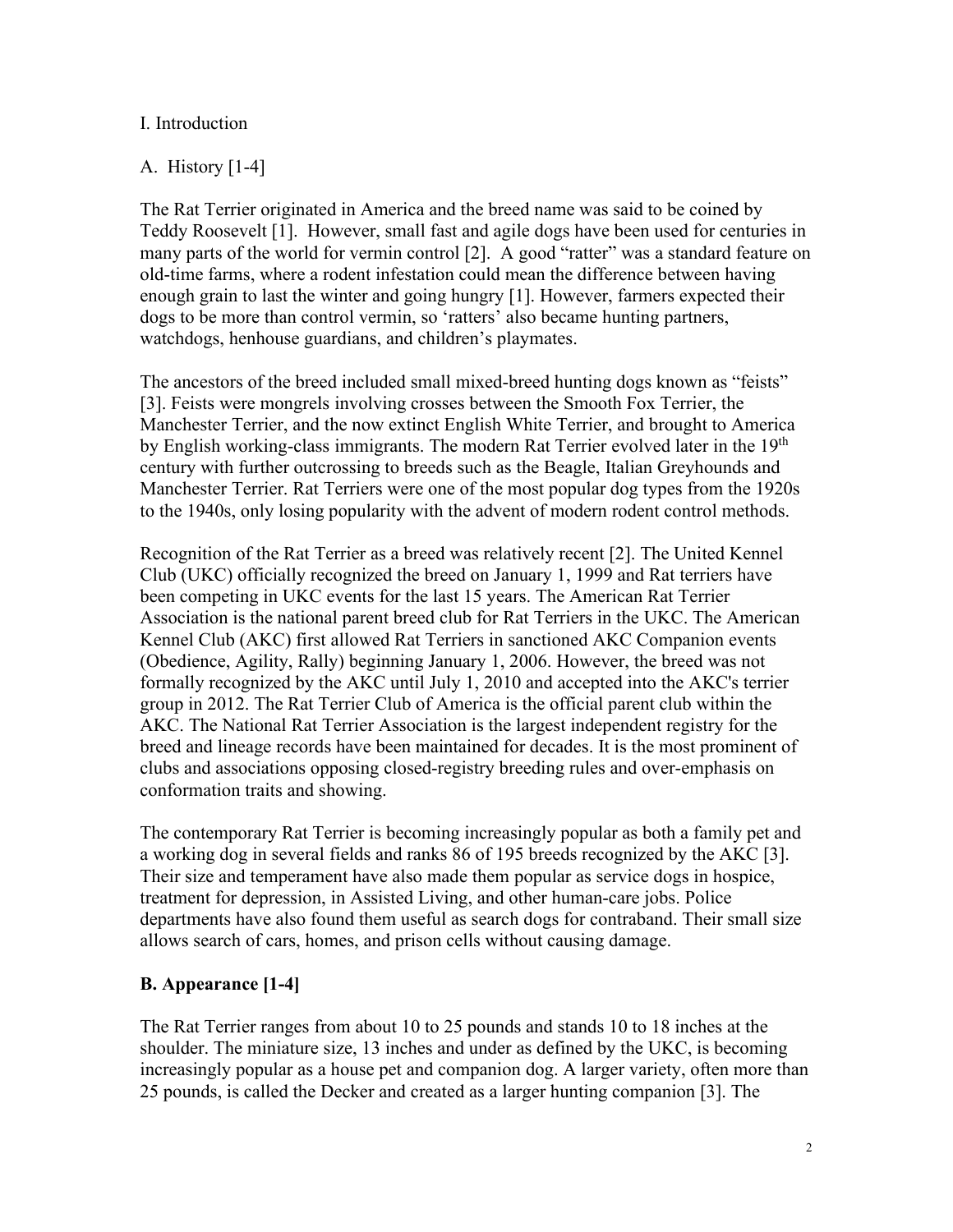Decker is recognized by the National Rat Terrier Association. UKC and AKC recognize the Decker as a standard variety and not a breed. The NRTA recognizes a Toy variety weighing 10 pounds or less and continues to classify the Teddy Roosevelt Terrier as the Type B Rat Terrier. In the 1970s, a hairless mutation appeared in a single Rat Terrier and was propagated into a line of the Rat Terrier. After a period of development this lineage resulted in the American Hairless Terrier and is recognized as a separate breed by several registries [4].

The Rat Terrier comes in a variety of coat colors. The classic coloring is black tan point with piebald spotting (black tricolor), although chocolate, tan varying in shade from pale gold to dark mahogany, blue, isabella (pearl), lemon and apricot are also common. The coat can be tricolor or bicolor, always with some amount of white present. Sable may overlay any of these colors. Creeping tan (Calico), is also acceptable. Brindle, currently disallowed, is considered a traditional Rat Terrier pattern, and there is a movement to have this pattern accepted. However, merle is widely considered to be the result of recent outcrosses, and because of associated health problems, it is rejected by most Rat Terrier breeders.

Rat Terriers usually have naturally erect ears and an alert expression. Ear carriage is erect, but can also be tipped, or button. The tail has been traditionally docked to about 2– 3 inches, but the bobtail gene is common in Rat Terriers and can result in a variety of tail lengths. Some breeders prefer a natural, undocked tail, which is accepted in the breed standards.

## **C. Temperament [1-4]**

Rat Terriers tend to be both intelligent and stubborn and are considered good family pets because of their energy and compatibility with kids. They are playful and require much exercise and enjoy outdoor activities. Their closeness to people makes them very trainable but socialization from an early age is critical. Proper socialization includes exposing puppies to a wide variety of people and places. Like most active and intelligent breeds, Rat Terriers are happier when they receive a lot of mental stimulation and exercise. Rat terriers are loyal and respectful to their owners if they receive the proper training at a young age.

## **II. Genetic diversity studies of the contemporary Rat terrier**

## **A. Population genetics based on 33 STR loci on 25 chromosomes**

STR markers are highly polymorphic and have great power to determine genetic differences among individuals and breeds. The routine test panel contains 33 STRs consisting of those that are recommended for universal parentage determination for domestic dogs by the International Society of Animal Genetics (ISAG) and additional markers developed by the VGL for forensic purposes. Each of these STR loci is known to contain from 7 to 27 different alleles (avg. 15.4 alleles/locus) when tested across many breeds of dogs. Each breed, having evolved from a small number of founders and having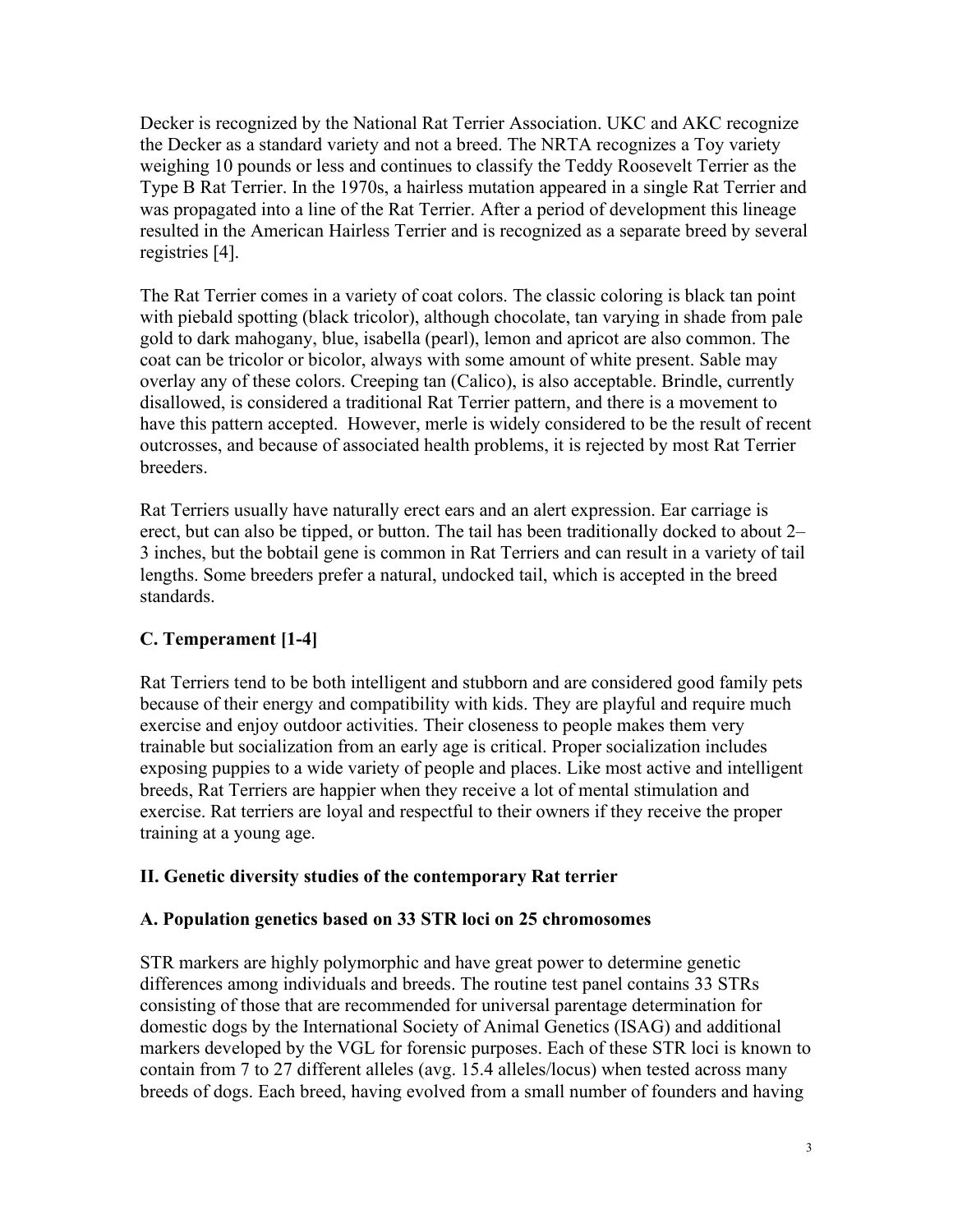been exposed to artificial genetic bottlenecks will end up with only a portion of the total available diversity. Artificial genetic bottlenecks include such things as popular sire effects, geographic isolation, catastrophes, outbreaks of disease, and ups and downs in popularity and resulting increases and decreases in population size. The alleles identified at each of the 33 STR loci and their relative frequencies were determined for 34 Rat Terriers and are listed in Table 1.

| <b>AHT121</b>    | <b>AHT137</b>    | <b>AHTH130</b>   | AHTh171-A       | <b>AHTh260</b>   | <b>AHTk211</b>   |
|------------------|------------------|------------------|-----------------|------------------|------------------|
| 92 (0.10)        | 131 (0.29)       | 119 (0.16)       | 219 (0.32)      | 234 (0.01)       | 87 (0.40)        |
| 96 (0.04)        | 133 (0.04)       | 121 (0.18)       | 221 (0.12)      | 238 (0.19)       | 89 (0.25)        |
| 98 (0.19)        | 137 (0.12)       | 123 (0.01)       | 225 (0.26)      | 240 (0.01)       | 91 (0.24)        |
| 100 (0.28)       | 139 (0.04)       | 125 (0.07)       | 227 (0.03)      | 242 (0.06)       | 95 (0.04)        |
| 102 (0.01)       | 141 (0.06)       | 127 (0.38)       | 233 (0.15)      | 244 (0.12)       | 97 (0.07)        |
| 104 (0.15)       | 145 (0.09)       | 129 (0.13)       | 235 (0.03)      | 246 (0.47)       |                  |
| 106 (0.15)       | 147 (0.16)       | 131 (0.04)       | 237 (0.09)      | 248 (0.07)       |                  |
| 108 (0.04)       | 149 (0.01)       | 133 (0.01)       |                 | 250 (0.04)       |                  |
| 110 (0.03)       | 151 (0.18)       |                  |                 | 252 (0.01)       |                  |
|                  |                  |                  |                 |                  |                  |
| <b>AHTk253</b>   | C22.279          | FH2001           | FH2054          | FH2848           | <b>INRA21</b>    |
| 282 (0.03)       | 114 (0.03)       | 128 (0.06)       | 144 (0.09)      | 228 (0.06)       | 95 (0.24)        |
| 284 (0.01)       | 116 (0.16)       | 132 (0.12)       | 148 (0.04)      | 230 (0.01)       | 97 (0.22)        |
| 286 (0.28)       | 118 (0.10)       | 136 (0.03)       | 152 (0.03)      | 234 (0.07)       | 99 (0.12)        |
| 288 (0.24)       | 120 (0.24)       | 140 (0.06)       | 156 (0.40)      | 236 (0.21)       | 101 (0.19)       |
| 290 (0.32)       | 122 (0.04)       | 144 (0.19)       | 164 (0.19)      | 238 (0.18)       | 103 (0.07)       |
| 292 (0.09)       | 124 (0.24)       | 148 (0.31)       | 168 (0.07)      | 240 (0.32)       | 105 (0.16)       |
| 294 (0.03)       | 126 (0.19)       | 152 (0.21)       | 172 (0.13)      | 242 (0.07)       |                  |
|                  |                  | 158 (0.03)       | 176 (0.03)      | 244 (0.07)       |                  |
|                  |                  |                  | 180 (0.01)      |                  |                  |
|                  |                  |                  |                 |                  |                  |
| <b>INU005</b>    | <b>INU030</b>    | <b>INU055</b>    | <b>LEI004</b>   | <b>REN105L03</b> | <b>REN162C04</b> |
| 106 (0.06)       | 144 (0.35)       | 204 (0.06)       | 85 (0.13)       | 227 (0.06)       | 200 (0.01)       |
| 110 (0.07)       | 148 (0.13)       | 208 (0.04)       | 95 (0.71)       | 229 (0.16)       | 202 (0.15)       |
| 122 (0.01)       | 150 (0.43)       | 210 (0.47)       | 97 (0.10)       | 231 (0.16)       | 204 (0.24)       |
| 124 (0.44)       | 152 (0.06)       | 212 (0.19)       | 101 (0.01)      | 233 (0.03)       | 206 (0.46)       |
| 126 (0.18)       | 156 (0.03)       | 214 (0.01)       | 107 (0.04)      | 235 (0.25)       | 208 (0.04)       |
| 130 (0.10)       |                  | 216 (0.01)       |                 | 237 (0.06)       | 210 (0.10)       |
| 132 (0.13)       |                  | 218 (0.16)       |                 | 239 (0.13)       |                  |
|                  |                  | 220 (0.04)       |                 | 241 (0.15)       |                  |
|                  |                  |                  |                 |                  |                  |
| <b>REN169D01</b> | <b>REN169018</b> | <b>REN247M23</b> | <b>REN54P11</b> | <b>REN64E19</b>  | <b>VGL0760</b>   |
| 202 (0.04)       | 162 (0.10)       | 268 (0.63)       | 222 (0.18)      | 139 (0.07)       | 12 (0.04)        |

Table 1. Allele frequencies for 33 STR markers in Rat Terrier (n=34)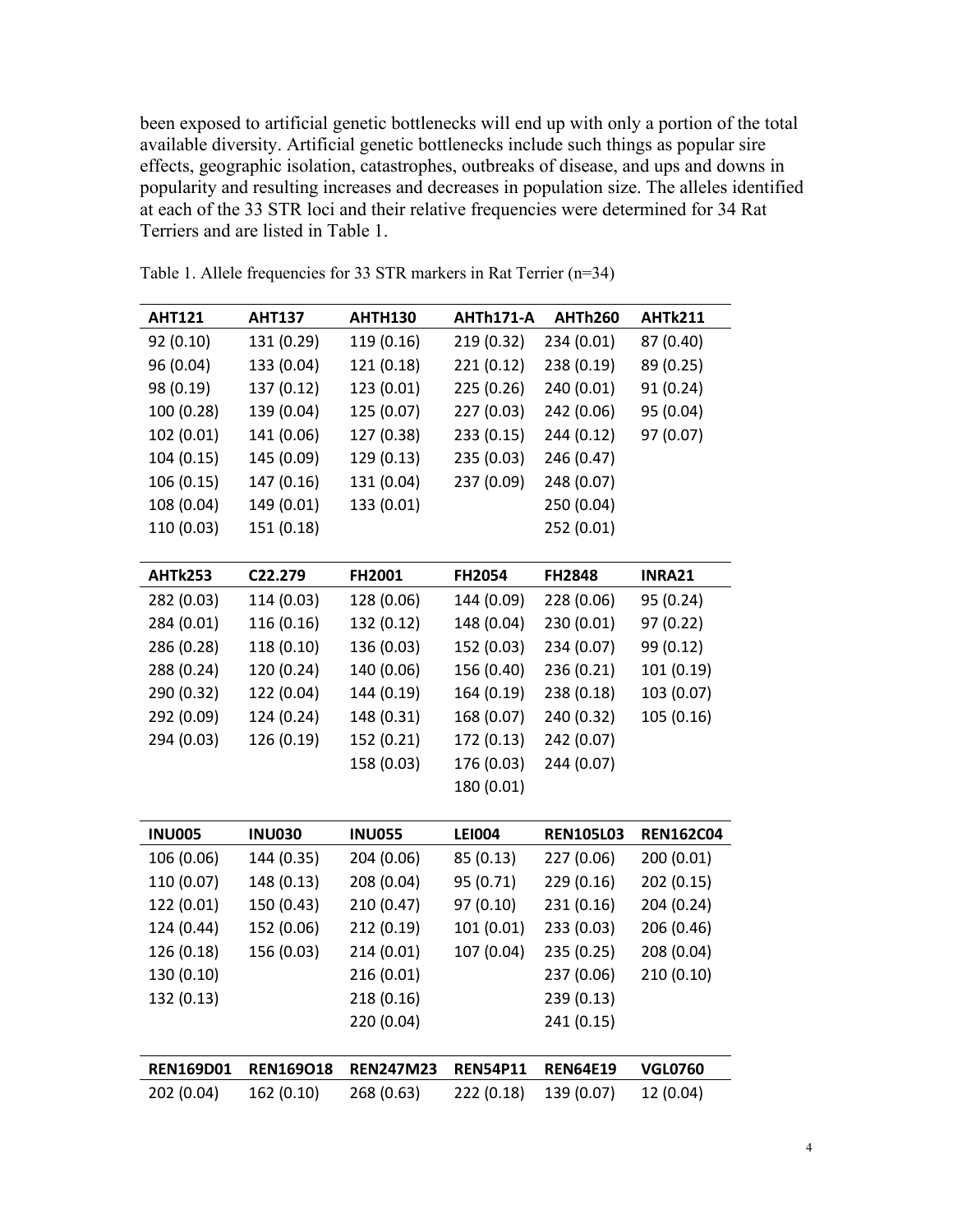| 210 (0.07) | 164 (0.06) | 270 (0.03) | 226 (0.40) | 143 (0.01) | 18.2(0.01)  |
|------------|------------|------------|------------|------------|-------------|
| 212(0.31)  | 166 (0.32) | 272 (0.21) | 228 (0.01) | 145 (0.35) | 19.2 (0.12) |
| 214(0.04)  | 168 (0.21) | 274 (0.04) | 230 (0.01) | 147 (0.28) | 20.2(0.13)  |
| 216(0.43)  | 170 (0.31) | 276 (0.09) | 232 (0.15) | 151 (0.06) | 21.2(0.21)  |
| 218(0.03)  |            |            | 234 (0.13) | 153 (0.19) | 22.2 (0.22) |
| 220 (0.07) |            |            | 236 (0.07) | 155 (0.03) | 23.2(0.12)  |
|            |            |            | 238 (0.04) |            | 24.2 (0.10) |
|            |            |            |            |            | 25.2 (0.03) |
|            |            |            |            |            | 26.2(0.01)  |
|            |            |            |            |            |             |

| <b>VGL0910</b> | <b>VGL1063</b> | <b>VGL1165</b> | <b>VGL1828</b> | <b>VGL2009</b> | <b>VGL2409</b> |
|----------------|----------------|----------------|----------------|----------------|----------------|
| 13 (0.04)      | 8(0.04)        | 17 (0.03)      | 14 (0.04)      | 9(0.07)        | 13 (0.01)      |
| 15.1(0.01)     | 9(0.07)        | 18 (0.09)      | 16(0.12)       | 10(0.13)       | 14 (0.09)      |
| 16 (0.04)      | 12(0.15)       | 20(0.06)       | 17 (0.18)      | 11 (0.04)      | 15 (0.24)      |
| 17 (0.01)      | 13 (0.07)      | 21(0.24)       | 19 (0.04)      | 13 (0.26)      | 16 (0.16)      |
| 17.1 (0.09)    | 14 (0.22)      | 22(0.16)       | 20 (0.15)      | 14 (0.29)      | 17 (0.28)      |
| 18.1 (0.06)    | 15 (0.09)      | 24(0.01)       | 21 (0.07)      | 15(0.19)       | 18 (0.16)      |
| 19.1 (0.47)    | 17(0.01)       | 25(0.09)       | 22(0.29)       |                | 19 (0.06)      |
| 20.1(0.19)     | 18 (0.01)      | 26 (0.06)      | 23 (0.10)      |                |                |
| 21.1(0.01)     | 19 (0.12)      | 27(0.03)       |                |                |                |
| 22.1(0.01)     | 20(0.18)       | 28 (0.10)      |                |                |                |
| 26.1(0.04)     | 22(0.03)       | 30(0.01)       |                |                |                |
|                |                | 31(0.12)       |                |                |                |
|                |                |                |                |                |                |
| <b>VGL2918</b> | <b>VGL3008</b> | <b>VGL3235</b> |                |                |                |
| 12 (0.06)      | 12 (0.01)      | 9(0.01)        |                |                |                |
| 13 (0.26)      | 15 (0.38)      | 11 (0.01)      |                |                |                |
| 14 (0.28)      | 17 (0.10)      | 12 (0.03)      |                |                |                |
| 15 (0.06)      | 18 (0.07)      | 13 (0.21)      |                |                |                |
| 17.3 (0.22)    | 19 (0.22)      | 14 (0.37)      |                |                |                |
| 18.3 (0.07)    | 20(0.10)       | 15 (0.07)      |                |                |                |
| 19.3 (0.03)    | 21(0.09)       | 16 (0.03)      |                |                |                |
| 21.3(0.01)     | 23(0.01)       | 17 (0.10)      |                |                |                |
|                |                | 18 (0.16)      |                |                |                |

#### **B. Assessment of population diversity using standard genetic parameters**

Allele and allele frequencies at each of the 33 STR loci are listed in Table 1 and used to determine basic genetic parameters (Table 2) such as the number of alleles found at each STR locus (Na); the number of effective alleles (Ne) per locus (i.e., the number of alleles that contribute to heterozygosity in the population); the observed or actual heterozygosity (Ho) that was found in the population; and the heterozygosity that would be expected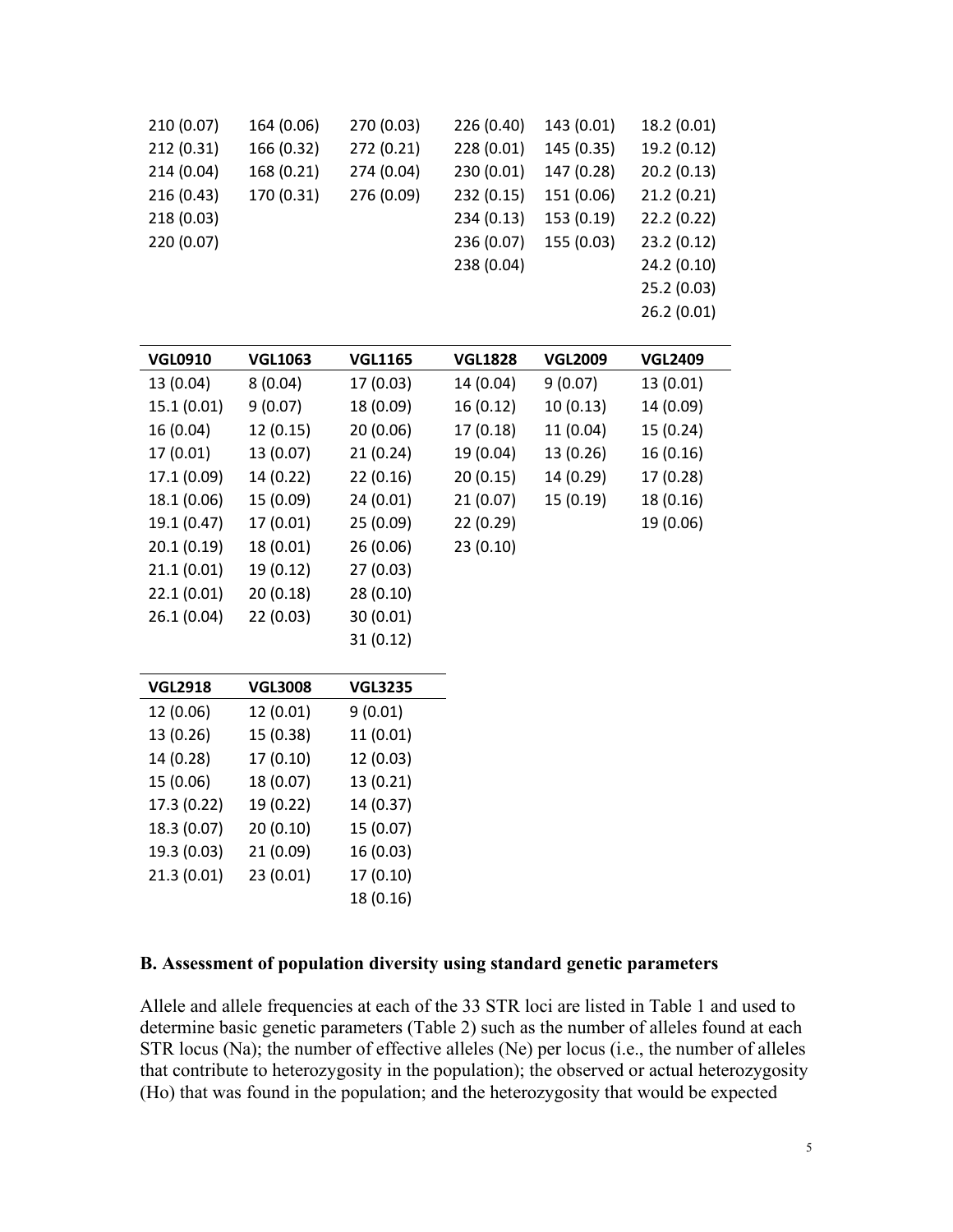(He) if the existing population was being randomly bred. The value F is a coefficient of inbreeding derived from the Ho and He values. A value of  $+1.0$  would occur only if every individual were genetically indistinguishable at each of the 33 STR loci, while a value of -1.0 would be seen when all the dogs were completely different at each of the 33 loci. A value of 0.00 would be seen if the selection of sires and dams were entirely random within the existing gene pool.

The allele frequency data obtained from the 33 STR panel can be used to assess heterozygosity within a population (Table 2). Using the 33-marker panel, the 34 Rat Terrier had an average of 7.67 alleles/locus (Na). This is much higher than for the Shiloh Shepherd (Na=4.0), Lakeland Terrier (Na=4.24), Swedish Vallhund (Na=4.91) and Irish Red and White Setter (Na=5.09), Llewellin Setter (Na=5.94) and Flat-coated Retriever (Na=5.94), slightly higher than the Labrador Retriever (Na=7.33), and somewhat lower than the Golden Retriever (Na=8.39) and Miniature Poodle (Na=8.91). However, the average number of alleles is less important than the number of alleles that have the greatest genetic influence on heterozygosity, a figure known as average effective alleles/loci or Ne. Ne in this group of dogs averaged 4.56 effective alleles per locus. Therefore, an average of 4.56 alleles at each locus contribute to most of the heterozygosity within the breed. The observed (actual) heterozygosity of this group of 34 dogs was 0.75, while the expected heterozygosity (He) for a population in a state resembling Hardy-Weinberg equilibrium (HWE) was 0.76, yielding a coefficient of inbreeding (F) of 0.015 (i.e., only 1.5% more inbred than predicted for HWE). The average observed heterozygosity score for Rat Terriers is among the highest for any breed tested to date. The fact that the expected and observed heterozygosity scores were nearly identical, leading to a near zero inbreeding coefficient, is an indication that this group of dogs is both genetically diverse and their parents selected in an almost totally random manner.

Ne is also a measure of the number of individuals that are necessary to keep a freebreeding population in a state of HWE from one generation to the next. This number is also known as the effective population size. Pure breeds of dogs have Ne values as low as 2.3-2.6 (Doberman pinscher, Japanese Akita, Swedish Vallhund, Flat coated retriever), 3.3-3.8 (Havanese, Labrador and Golden Retriever, Border Colle, Samoyed, Magyar agar), and a previous high of 4.2 (Toy Poodle). An Ne is 4.56 for the Rat Terrier is the highest for any dog breed tested to date and suggests that the breed has been built on many genetically diverse founder lines and is in no danger of population decline/loss of vigor (Table 2).

**Table 2:** Standard genetic assessment of 34 Rat Terriers based on allele frequencies at 33 genomic STR loci on 25 chromosomes. Values are expressed as means (averages) with one standard error (SE).

|                                   |  | N Na Ne Ho He F |  |                           |
|-----------------------------------|--|-----------------|--|---------------------------|
| Mean 34 7.67 4.56 0.75 0.76 0.015 |  |                 |  |                           |
| <b>SE</b>                         |  |                 |  | 0.31 0.22 0.02 0.01 0.015 |

#### **B. Standard genetic assessment values for individual STR loci**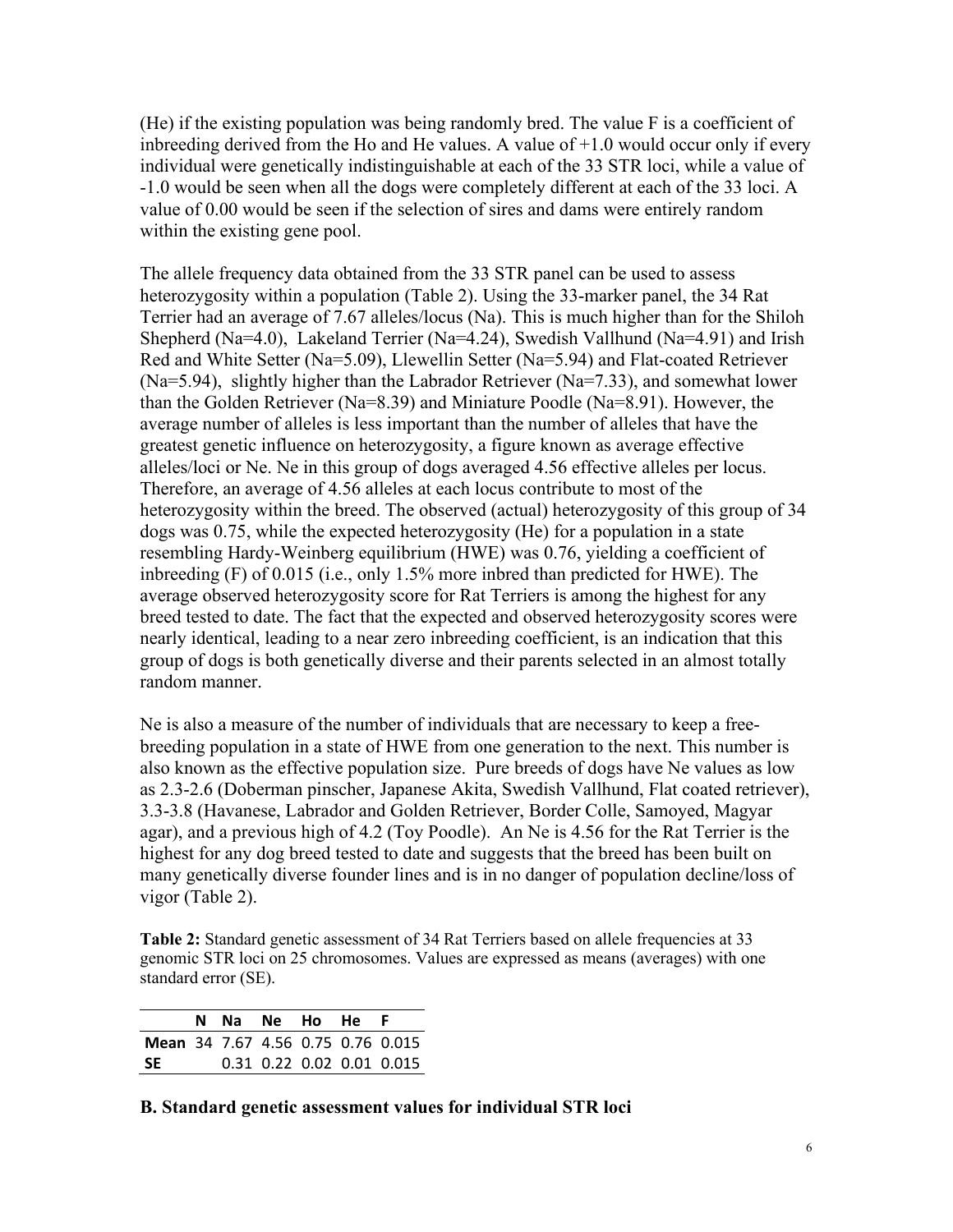The allele frequencies can be also used to do a standard genetic assessment of heterozygosity at each STR locus (Table 3). This provides an estimate of genetic similarities in the specific regions of the genome that are associated with each STR marker. Phenotypic differences equate to genotypic differences. Therefore, alleles that are widely shared across the population are indicators that positive selection is occurring for certain desired traits. The Na values for an individual STR locus for this population of 34 Rat Terrier ranged from a low of 5 to a high of 12 alleles per locus, while the Ne ranged from 2.21 to 7.76 alleles per locus. It is important to remember that each STR locus can have from 7-27 different alleles (avg. 15.4 alleles/locus) when testing across all dogs. The observed heterozygosity (Ho) for an individual STR locus ranged from 0.53 to 0.91, while He ranged from 0.47 to 0.87 (Table 3). Twenty loci had positive F values and 13 were negative. Six of the positive loci had F values of 0.10 or greater, indicating linkage with regions of the genome that were under greater than expected positive selection. However, the influences of these various inbred and outbred regions of the genome defined by these 33 STR loci have been kept in balance by breeders as evidenced by a very low F value for the overall population (Table 2). However, this assessment is for the entire group of dogs. The degree of inbreeding or outbreeding for individual dogs in this group of 34 will be made apparent from internal relatedness (IR) scores.

| #  | Locus            | N  | Na | Ne   | Ho   | He   | F       |
|----|------------------|----|----|------|------|------|---------|
| 1  | <b>AHT121</b>    | 34 | 9  | 5.77 | 0.77 | 0.83 | 0.08    |
| 2  | <b>AHT137</b>    | 34 | 9  | 5.78 | 0.68 | 0.83 | 0.18    |
| 3  | <b>AHTH130</b>   | 34 | 8  | 4.37 | 0.85 | 0.77 | $-0.11$ |
| 4  | AHTh171-A        | 34 | 7  | 4.55 | 0.77 | 0.78 | 0.02    |
| 5  | <b>AHTh260</b>   | 34 | 9  | 3.53 | 0.71 | 0.72 | 0.02    |
| 6  | <b>AHTk211</b>   | 34 | 5  | 3.54 | 0.65 | 0.72 | 0.10    |
| 7  | <b>AHTk253</b>   | 34 | 7  | 4.04 | 0.79 | 0.75 | $-0.06$ |
| 8  | C22.279          | 34 | 7  | 5.35 | 0.91 | 0.81 | $-0.12$ |
| 9  | <b>FH2001</b>    | 34 | 8  | 5.08 | 0.82 | 0.80 | $-0.03$ |
| 10 | <b>FH2054</b>    | 34 | 9  | 4.37 | 0.79 | 0.77 | $-0.03$ |
| 11 | <b>FH2848</b>    | 34 | 8  | 5.05 | 0.79 | 0.80 | 0.01    |
| 12 | INRA21           | 34 | 6  | 5.38 | 0.88 | 0.81 | $-0.08$ |
| 13 | <b>INU005</b>    | 34 | 7  | 3.80 | 0.77 | 0.74 | $-0.04$ |
| 14 | <b>INU030</b>    | 34 | 5  | 3.05 | 0.68 | 0.67 | $-0.01$ |
| 15 | <b>INU055</b>    | 34 | 8  | 3.43 | 0.62 | 0.71 | 0.13    |
| 16 | <b>LEI004</b>    | 34 | 5  | 1.89 | 0.53 | 0.47 | -0.12   |
| 17 | <b>REN105L03</b> | 34 | 8  | 6.18 | 0.74 | 0.84 | 0.12    |
| 18 | <b>REN162C04</b> | 34 | 6  | 3.36 | 0.79 | 0.70 | $-0.13$ |
| 19 | <b>REN169D01</b> | 34 | 7  | 3.42 | 0.71 | 0.71 | 0.002   |
| 20 | <b>REN169018</b> | 34 | 5  | 3.90 | 0.59 | 0.74 | 0.21    |
| 21 | <b>REN247M23</b> | 34 | 5  | 2.21 | 0.53 | 0.55 | 0.03    |
| 22 | <b>REN54P11</b>  | 34 | 8  | 4.24 | 0.71 | 0.76 | 0.08    |
| 23 | <b>REN64E19</b>  | 34 | 7  | 4.01 | 0.74 | 0.75 | 0.02    |
| 24 | <b>VGL0760</b>   | 34 | 10 | 6.66 | 0.85 | 0.85 | 0.00    |
| 25 | <b>VGL0910</b>   | 34 | 11 | 3.62 | 0.77 | 0.72 | -0.06   |

Table 3. Standard Genetic Assessment for Rat Terrier using 33 STR loci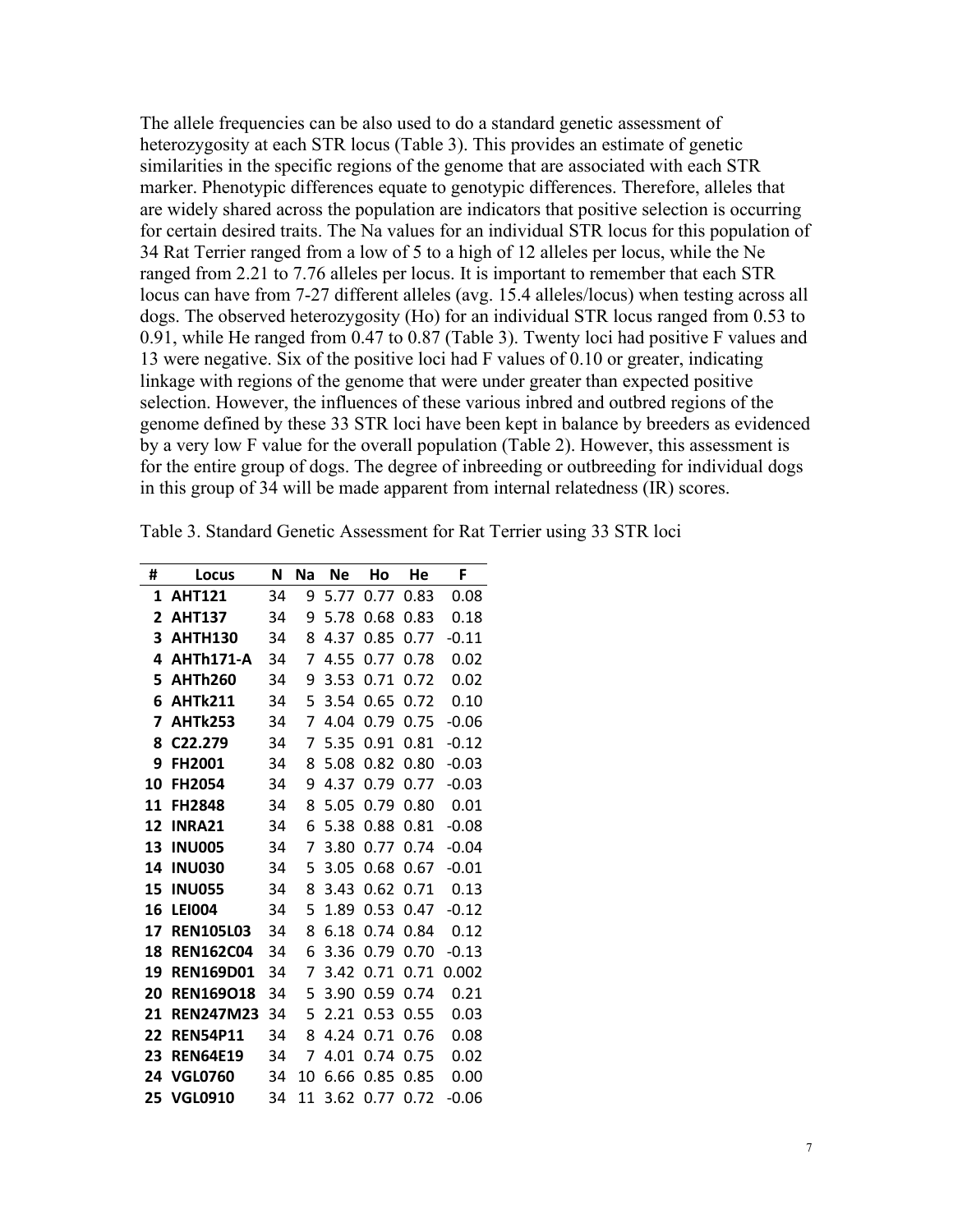| 26 VGL1063 |  |                     |  | 34 11 7.29 0.91 0.86 -0.06 |
|------------|--|---------------------|--|----------------------------|
| 27 VGL1165 |  |                     |  | 34 12 7.66 0.82 0.87 0.05  |
| 28 VGL1828 |  |                     |  | 34 8 5.78 0.82 0.83 0.004  |
| 29 VGL2009 |  |                     |  | 34 6 4.59 0.74 0.78 0.06   |
| 30 VGL2409 |  | 34 7 5.07 0.77 0.80 |  | 0.05                       |
| 31 VGL2918 |  |                     |  | 34 8 4.76 0.74 0.79 0.07   |
| 32 VGL3008 |  |                     |  | 34 8 4.35 0.68 0.77 0.12   |
| 33 VGL3235 |  |                     |  | 34 9 4.51 0.79 0.78 -0.02  |

On average, the alleles identified in this group of 34 dogs represented 7.67/15.4=49.8% of alleles known to exist in all canids tested at the VGL. This is higher than the Swedish Vallhund (31.9%) and Irish Red and White Setter (34.8%); similar to the Flat-coated Retriever (38.6%), Magyar Agar (40.4%) and Borzoi (40.9%); but lower than breeds such as the Golden Retriever (54.5%), Toy Poodle (55.6%) and Standard Poodle (58%).

#### **D. Differences in population structure as determined by principal coordinate analysis (PCoA)**

PCoA measures the genetic relatedness of individuals in a population. The data is computed in a spherical form, but it is often presented in the two dimensions that most closely represent its three-dimensional form (usually coordinates 1 and 2). The more closely individuals cluster together around the XY axis, the more related they are to each other.

The 34 Rat Terriers formed a single population (i.e., breed) by PCoA (Fig. 1). Individual dogs were clearly segregated genetically from each other and widely dispersed across all quadrants of the graph. Only two dogs near the XY axis appeared to be closely related to each other. This was another indication that this group of 34 dogs was representative of the breed.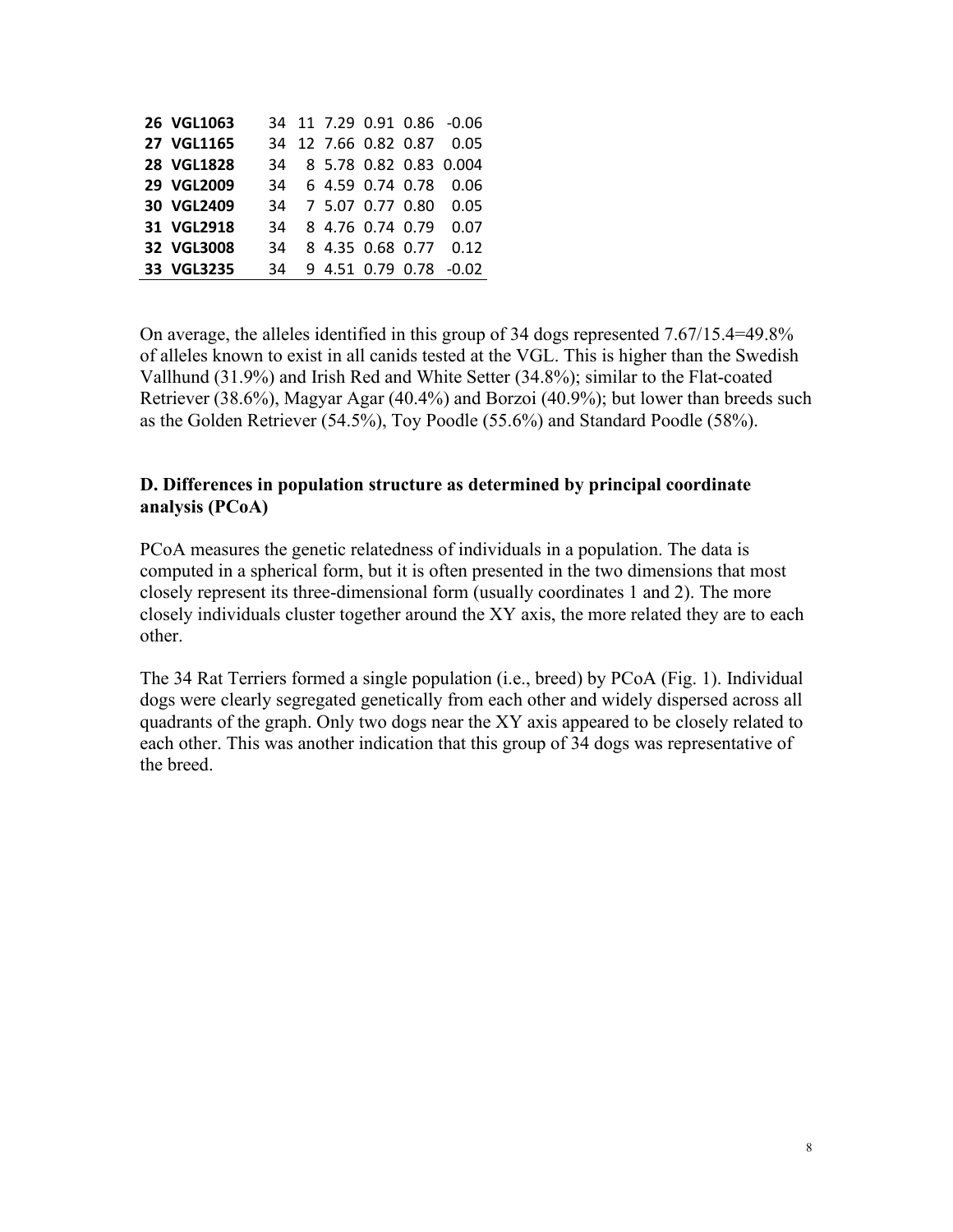

**Figure 1.** PCoA graph portraying the genetic relatedness of 34 Rat Terriers.

The degree of relatedness of individuals within a breed can be further emphasized by comparing small dog breeds, such as the Havanese, Italian greyhound, and Rat Terrier (Fig. 2). Comparing related breeds with a very unrelated breed will enhance the degree of relatedness between related breeds (or varieties/bloodlines). The three breeds are genetically distinct in this plot, although some individual Havanese appear more closely related to the Rat Terrier than to Italian Greyhound.



**Figure 2.** PCoA comparing 3 small dog breeds, Rat Terrier, Havanese, and Italian Greyhound.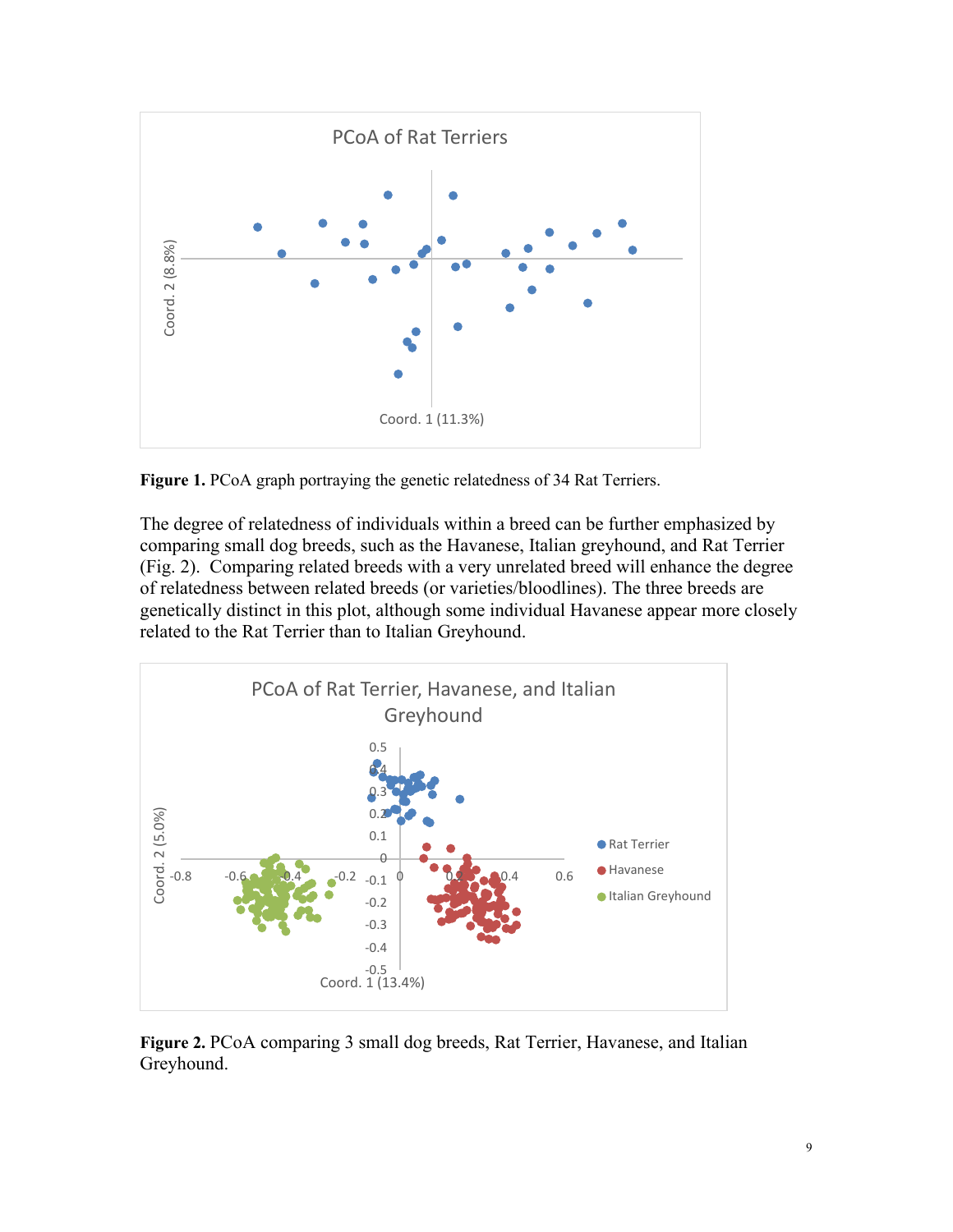#### **D. Internal relatedness (IR) of individuals and the population as a whole**

## *1. IR testing*

Genetic assessments such as those presented in Tables 1-3 are indicators of populationwide heterozygosity and do not reflect the genetic diversity being provided to individuals by their parents. Internal Relatedness (IR) is a calculation that has been used to determine the degree to which the two parents of an individual dog were related. The IR calculation takes into consideration homozygosity at each locus and gives more importance to rare and uncommon alleles. Rare and uncommon alleles would presumably be present in less related individuals. IR scores of all individuals in a population can be graphed to form a curve ranging from  $-1.0$  to  $+1.0$ . A dog with a value of  $-1.0$  would have parents that were totally unrelated at all 33 STR loci, while a dog with an IR value of +1.0 has parents that were genetically identical at all loci. An IR value of  $+0.25$  would be found among offspring of full sibling parents from a random breeding population. IR values >0.25 occur when the parents of the full sibling parents were themselves highly inbred. The higher the IR value above 0.25 the more closely related were the parents and grandparents of the siblings.

Table 4 lists the IR values for the 34 Rat Terriers that were initially tested. The 25% of most outbred dog in the population had an IR scores of -0.087 to -0.200, while the 25% of most inbred dog in the group had an IR score of 0.104 to 0.399, while the mean (average) IR score for the group was 0.017. Therefore, IR values give a different picture than seen with the population average scores from the standard genetic assessment (Table 2). While the standard genetic assessments indicated a population in HWE, the IR scores showed a population of individuals that ranged from very outbred to very inbred. The most inbred dogs in the group was interrelated to a greater degree than offspring of full cousins or half sibling parents from within the breed. The more inbred dogs are balanced by outbred dogs, making it appear that the overall population was in a state of HWE. This is a common feature of all pure breeds of dogs.

|               | IR       | IRVD     |
|---------------|----------|----------|
| Min           | -0.200   | $-0.130$ |
| 1st Qu        | $-0.087$ | $-0.018$ |
| Mean          | 0.017    | 0.100    |
| <b>Median</b> | $-0.044$ | 0.028    |
| 3rd Qu        | 0.104    | 0.256    |
| Max           | 0.399    | 0.447    |

**Table 4:** Internal relatedness (IR) values calculated using allele numbers and frequencies for 34 Rat Terriers. The IR values can be adjusted to reflect how these same dogs would score if they were to exist in a large population of village dogs (IRVD).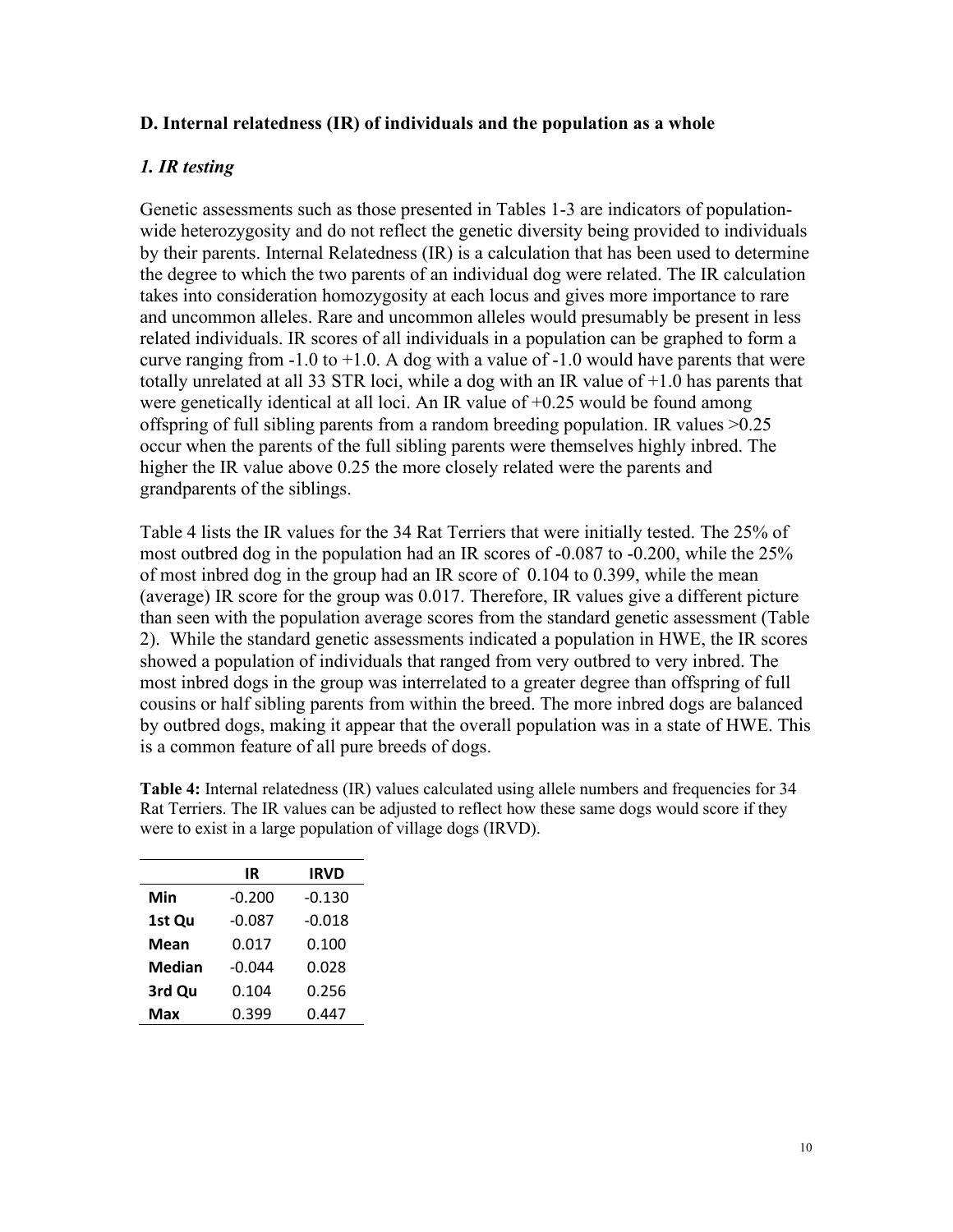

**Figure 3.** Distribution of IR (red line) and IR-village dog (IRVD) (blue line) values for the Rat Terrier (n=34). The area under the curve (black) represents the degree of allele sharing (64.7%) between Rat Terriers and village dogs.

#### *2. Adjusted IR values (IRVD) as a measure of genetic diversity lost during breed evolution from time of origin to the present time.*

It is possible to determine the amount of canid genetic diversity a breed has retained as it evolved to present day. This is done by assuming that individual Rat Terriers were members of the current village dog population found in the Middle East, SE Asia, and the Island Pacific nations. The IR values and IR values adjusted to village dogs (IRVD) (Table 4) can then be graphed and the graphs overlaid (Fig. 3). One quarter of the dogs have IRVD scores from 0.256 to 0.447. Therefore, if this group of dogs were found among modern village dogs, three-fourths of them would be considered equally or more inbred than offspring of full sibling village dog parents. This degree of inbreeding in individuals is seen in many breeds of dogs.

The IRVD curve for the Rat Terriers was nearly superimposed on the IR curve (Fig. 3). This figure is close to the 64.7% of retained canid genetic diversity calculated from comparison with a somewhat different population, i.e., all canids ever tested at the VGL (Tables 1, 2). This level of retained village dog genetics was even higher than the about 60% retained diversity observed in the Miniature/toy poodle or 54% in Labrador Retriever, and much higher than the 23% for Irish wolfhound, 15% in Doberman Pinchers and 7% in Swedish Vallhund. This would place the Rat Terrier as the breed most simlar to village dogs as tested by the VGL to date.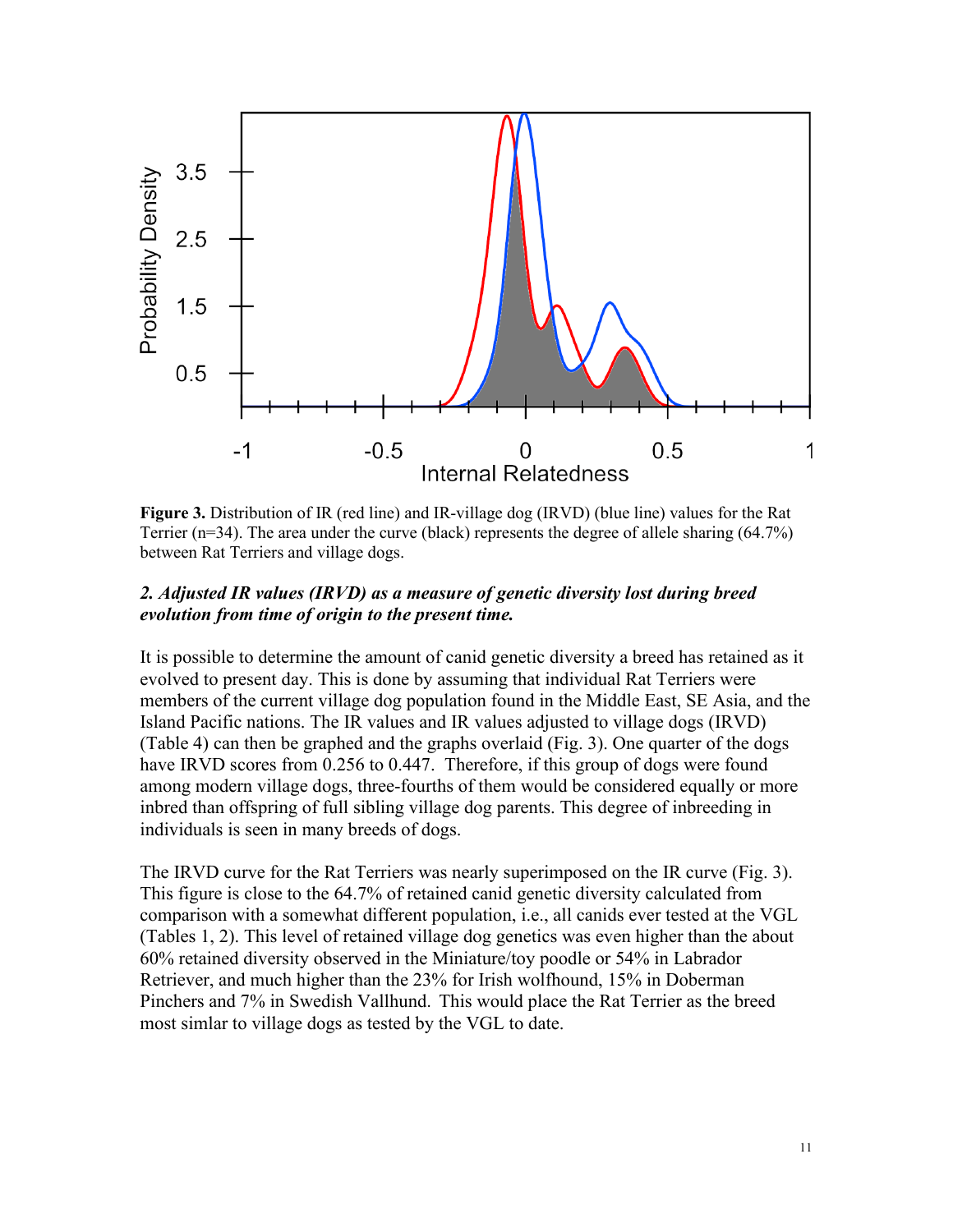## **E. DLA Class I and II Haplotype frequencies and genetic diversity**

The DLA consists of four gene rich regions making up a small part of canine chromosome 12. Two of these regions contain genes that help regulate normal cell- (Class I) and antibody-mediated (Class II) immunity. Polymorphisms in these regions have also been associated with abnormal immune responses responsible for autoimmune diseases, allergies, and resistance/susceptibility to infectious diseases.

The Class I region contains several genes, but only one, DLA-88, is highly polymorphic (with many allelic forms) and is therefore most important for immune regulation. Specific alleles at the four STR loci associated with the DLA88 are linked together in various combinations, forming specific haplotypes (Table 5). Groups of genes and their alleles inherited as a block, rather than singly, are called haplotypes.

The class II region also contains several genes, three of which are highly polymorphic, DLA-DRB1, DLA-DQB1 and DLA-DQA1. Specific alleles at the three STR loci associated with the three Class II genes are strongly linked and inherited as a single block or haplotype (Table 5). One haplotype comes from each of the parents.

Specific class I and II haplotypes are often linked to each other and inherited as a genetic block. However, there is enough distance between these two regions to allow for a degree of recombination resulting in many class I/II combinations. The STR-based haplotype nomenclature used in this breed diversity analysis is based on numerical ranking with the first haplotypes identified in Standard Poodles being named 1001, 1002, ... for class I haplotypes and 2001, 2002, ... for class II haplotypes. It is common for various dog breeds to share common and even rare haplotypes, depending on common ancestry.

#### *1. DLA class I and II haplotypes existing in Rat Terriers*

The 34 Rat Terrier in this study possessed 26 DLA class I and 22 DLA class II haplotypes (Table 5). Five class I (1252-1258) were unique to the breed and the rest shared with several other breeds (Table 5). All class II haplotypes have been recognized in other breeds (Table 6). No class I or II haplotype was dominant in the breed, different from many other breeds. The large number of DLA haplotypes indicates that the breed has evolved from a relatively large and diverse founder population and no single founder line dominated the breed.

The number of DLA class I and II haplotypes found in these 34 Rat Terriers was above average compared to many other breeds studied to date. The numbers of DLA class I and II haplotypes (26, 22) haplotypes found in Rat Terriers were higher than the Swedish Vallhund (6, 4), Shiloh Shepherd (7, 6), Giant Schnauzer (14, 15), Samoyed (13, 12) and Shiba Inu (16, 15); similar to the Golden Retriever (26, 23), and lower than the Miniature Poodle (33, 23). It is possible that more haplotypes will be identified as more dogs are tested, but the numbers and incidences are likely to be low.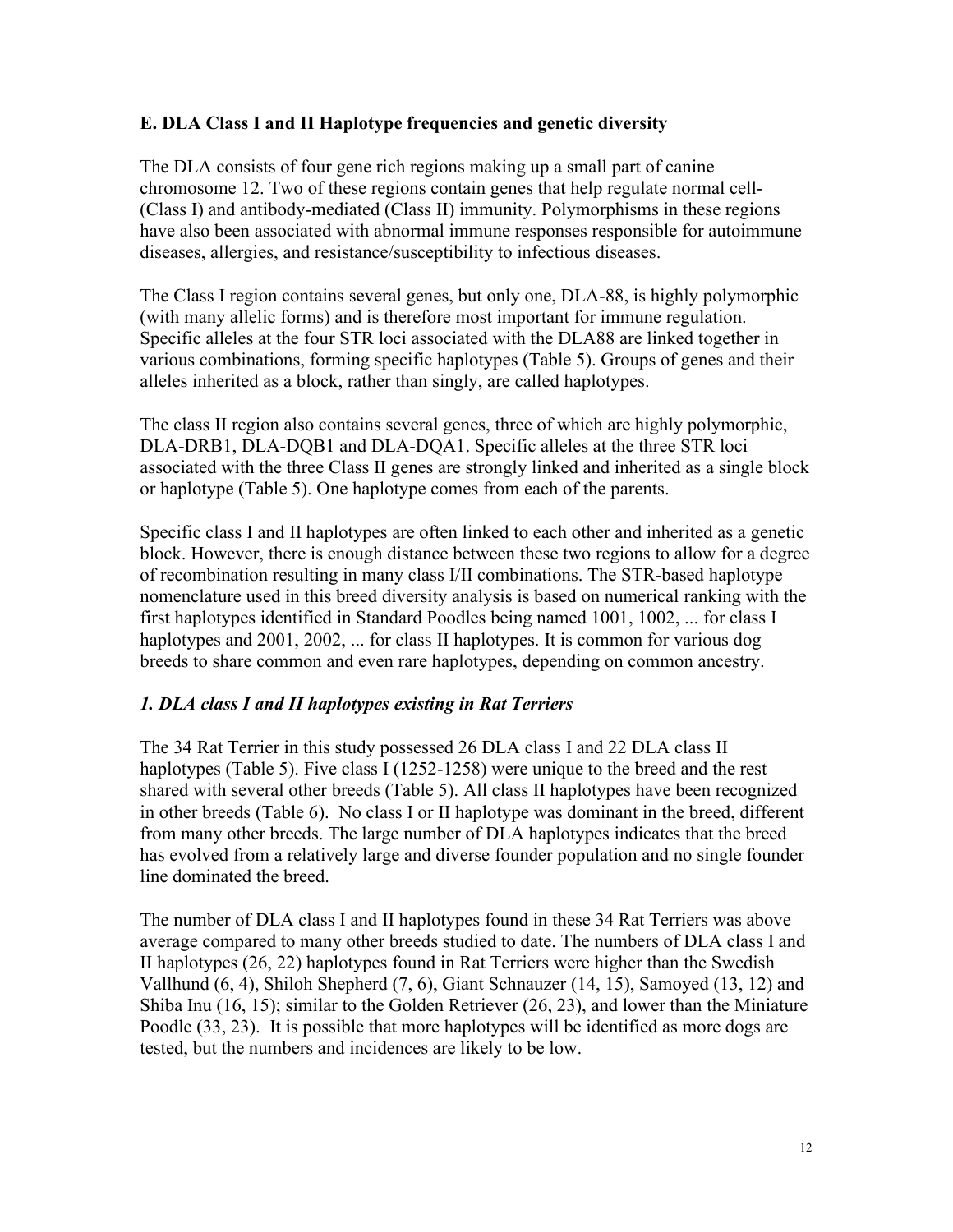Table 6: DLA class I and Class II haplotypes in Rat Terriers and their frequencies

| <b>DLA1#</b> | STR types                                 | <b>Frequency</b> |
|--------------|-------------------------------------------|------------------|
|              | 1002 380 365 281 181                      | 0.01             |
| 1008         | 386 373 289 182                           | 0.03             |
| 1009         | 382 377 277 184                           | 0.06             |
| 1011         | 376 365 281 180                           | 0.06             |
| 1012         | 388 369 289 188                           | 0.03             |
| 1016         | 382 371 277 178                           | 0.01             |
| 1030         | 380 373 293 178                           | 0.03             |
| 1040         | 380 371 277 186                           | 0.18             |
| 1046         | 376 379 291 180                           | 0.03             |
|              | 1054 382 379 277 184                      | 0.01             |
|              | 1062 382 371 277 183                      | 0.04             |
|              | 1074 386 383 289 186                      | 0.03             |
| 1087         | 380 371 277 178                           | 0.12             |
|              | 1092 376 379 277 181                      | 0.06             |
|              | 1105 382 379 277 178                      | 0.03             |
| 1128         | 384 376 287 182                           | 0.01             |
| 1200         | 394 367 273 178                           | 0.01             |
| 1211         | 386 369 277 183                           | 0.04             |
|              | 1234 380 371 281 181                      | 0.01             |
| 1252         | 389 371 277 182                           | 0.03             |
| 1253         | 389 365 289 182                           | 0.03             |
| 1254         | 388 371 291 180                           | 0.01             |
| 1255         | 388 371 277 186                           | 0.01             |
| 1256         | 386 365 281 180                           | 0.01             |
|              | 1257 384 376 289 180                      | 0.06             |
| 1258         | 384 373 287 180                           | 0.01             |
|              | <b>DLA Class II Haplotype Frequencies</b> |                  |
|              | 2001 343 324 284                          | 0.01             |
|              | 2002 343 327 280                          | 0.01             |
| 2003         | 343 324 282                               | 0.07             |
| 2005         | 339 322 280                               | 0.07             |
| 2009         | 351 324 280                               | 0.01             |
| 2011         | 345 322 284                               | 0.06             |
| 2012         | 345 322 280                               | 0.01             |
| 2014         | 339 322 284                               | 0.01             |
| 2015         | 339 327 280                               | 0.01             |
| 2017         | 343 322 280                               | 0.03             |
| 2021         | 339 324 268                               | 0.03             |
| 2022         | 339 327 282                               | 0.18             |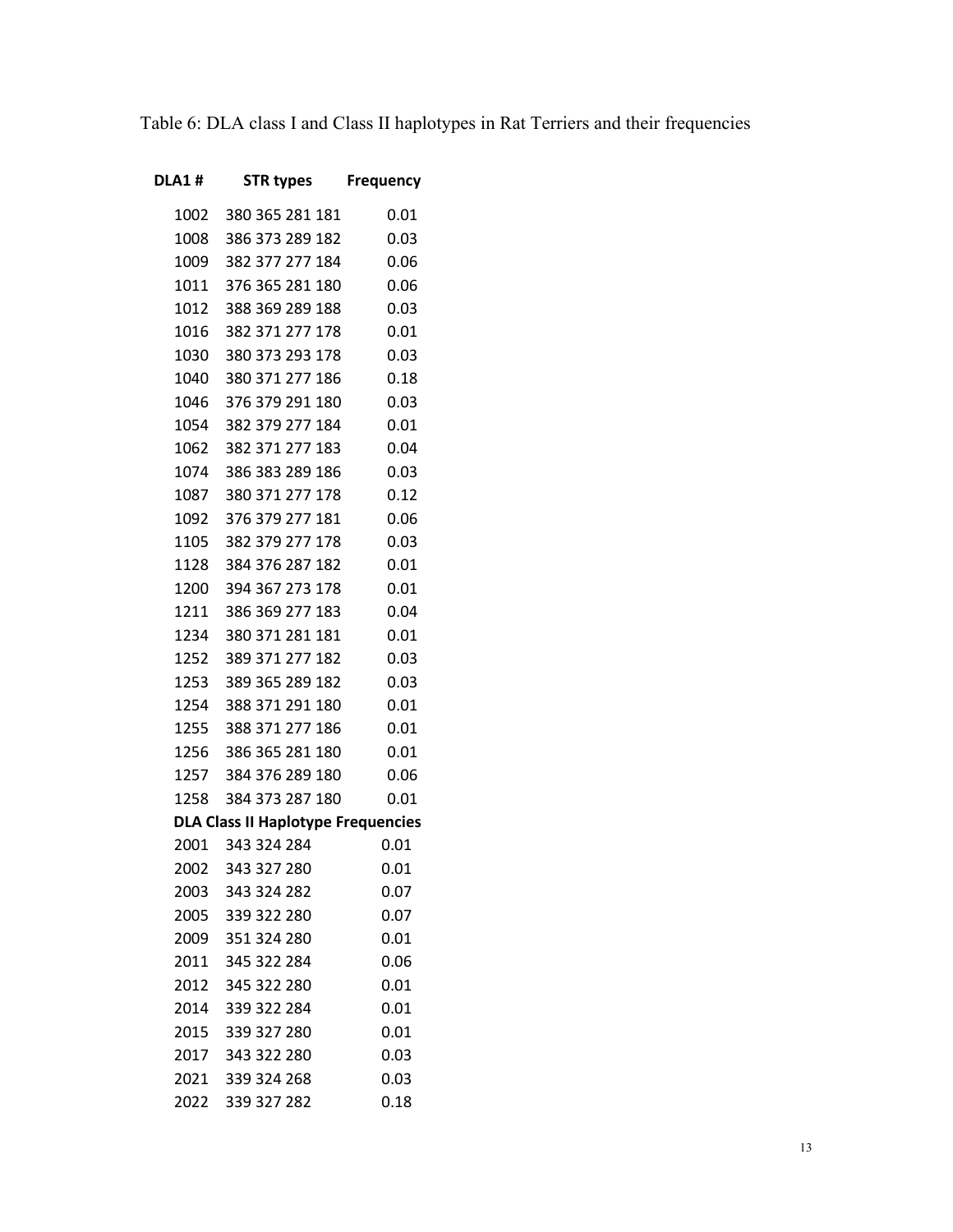| 2023 | 341 323 282 | 0.03 |
|------|-------------|------|
| 2025 | 351 321 280 | 0.09 |
| 2028 | 345 327 288 | 0.09 |
| 2031 | 339 322 282 | 0.12 |
| 2035 | 341 323 280 | 0.01 |
| 2037 | 341 327 280 | 0.06 |
| 2040 | 345 327 280 | 0.01 |
| 2043 | 343 324 296 | 0.01 |
| 2079 | 343 323 278 | 0.01 |
| 2081 | 343 322 282 | 0.03 |

#### *2. DLA haplotype sharing with other dog breeds*

DLA haplotypes are much more conserved than most other regions of the genome and each DLA region inherited as a block of linked genes from each parent and passed on by descent. Therefore, the number and incidence of DLA haplotypes found in a breed can be used to estimate the founder/founder lines that were used to create a breed and the importance of the various lines in subsequent breed evolution. The DLA class I and II regions are frequently shared between breeds, reflecting common distant ancestry and inheritance by descent (Table 6). The Rat Terrier shared class I and II DLA haplotypes with 41 other breeds tested previously by the VGL. This degree of haplotype sharing was expected given the high genetic diversity present in the breed and its strong relationship to village dogs and to all canids tested to date by the VGL. As might be expected, the greatest sharing of DLA haplotypes was with European breeds, particularly the Poodles and Golden Retrievers (Table 6). As has been observed with almost all other breeds, the Rat Terrier shares many of the same haplotypes as the Havanese. The lowest degree of haplotype sharing was with Asian breeds such as the Akita and Shikoku.

**Table 6.** Sharing of specific DLA class I and II haplotypes between the Rat Terrier and various breeds.

| DLA1# STR types                              | Rat<br>Temler<br>$(n - 34)$ | Black<br>Russian<br>Temien<br>$(n - 140)$ | $(m = 92)$                                                                                                                                                                                                                                    | akeland Labrador<br>Terrier Betrieser<br>$(n-121)$ | Irish Red<br>and<br>White<br>Setter<br>$(n = 61)$ | Doberman<br>Pinscher<br>$(n - 710)$ | Fla<br>Coated<br>Retriever e (n=505) (n=191)<br>$(n - 575)$ | <b>Hayanes Samoved</b> |                | Saint<br>Bernard<br>(0.061) | Shiba Inu Schnauzer<br>$(n+110)$ | Giant<br>$(n - 237)$ | Polish<br>Lowland<br>Sheepdag (n=127)<br>$(n - 25)$ | Borzoi | English<br>Buildox<br>$(n - 263)$ | Whippet Biewer Yorshire<br>$(n - 50)$ | $(n=122)$    | Siewe<br>Terrier<br>$(n - 53)$   | Siewer<br>Temler<br>$(n+132)$ | Yorkshire<br>$(n-16)$    | Italian<br><b>Temier Greyhound</b><br>$(n - 968)$         | Shikoku<br>$(n=47)$ | Alaskan<br>Klee Kai<br>$(n+571)$ | Shepherd<br>, ISSA<br>$(n - 207)$ | English<br>Magyar<br>Mastiff<br><b>Agar</b><br>$(n+77)$<br>$(n = 21)$ | trish<br>Setter<br>$(n - 40)$ | Setter<br>$(n - 34)$ | Akita<br>$(n-141)$ | Llewellin American Japanese<br>Akita<br>$(n - 416)$ | Blend<br><b>Akita</b><br>$(n - 52)$ | <b>Derrer</b><br>(meth) | Golden<br>Picard Retriever<br>$(n - 734)$ | Collie<br>$(n - 45)$ | <b>Hab</b><br>nd (n=55) (n=54) | Border<br>Wolfhou Collie | Ministure Scottish<br>Poodle<br>$(n-301)$ | Collie<br>$(n - 83)$ | Barbet<br>$(n - 68)$ | Swedish<br>Vallhund<br>$(n = 271)$ | Poodle<br>$(n - 3297)$ | Tay<br>Poodle<br>$(n - 158)$ |
|----------------------------------------------|-----------------------------|-------------------------------------------|-----------------------------------------------------------------------------------------------------------------------------------------------------------------------------------------------------------------------------------------------|----------------------------------------------------|---------------------------------------------------|-------------------------------------|-------------------------------------------------------------|------------------------|----------------|-----------------------------|----------------------------------|----------------------|-----------------------------------------------------|--------|-----------------------------------|---------------------------------------|--------------|----------------------------------|-------------------------------|--------------------------|-----------------------------------------------------------|---------------------|----------------------------------|-----------------------------------|-----------------------------------------------------------------------|-------------------------------|----------------------|--------------------|-----------------------------------------------------|-------------------------------------|-------------------------|-------------------------------------------|----------------------|--------------------------------|--------------------------|-------------------------------------------|----------------------|----------------------|------------------------------------|------------------------|------------------------------|
| 1002 380 365 281 181                         | 0.01                        |                                           |                                                                                                                                                                                                                                               |                                                    |                                                   |                                     |                                                             |                        |                |                             |                                  |                      |                                                     |        |                                   | 0.042                                 |              |                                  |                               |                          |                                                           |                     |                                  |                                   |                                                                       |                               |                      |                    |                                                     |                                     |                         | 0.0007                                    |                      |                                |                          | 0.002                                     |                      | $0.066 -$            |                                    | 0.1711                 | 0.006                        |
| 1008 386 373 289 182                         | 0.03                        |                                           |                                                                                                                                                                                                                                               | 0.06                                               | 0.59                                              |                                     |                                                             |                        |                |                             |                                  | 0.042                |                                                     |        | 0.006                             | 0.076                                 | <b>Q.COS</b> |                                  |                               | 0.06                     | 0.1255                                                    |                     | agsss-                           |                                   |                                                                       |                               | 0.11<br>nova         |                    |                                                     |                                     |                         | $0.0034 -$                                |                      |                                | 0.009                    |                                           | 0.006                |                      |                                    | 0.0152                 | 0.016                        |
| 1009 382 377 277 184                         | 0.06                        |                                           |                                                                                                                                                                                                                                               |                                                    |                                                   |                                     |                                                             |                        | $0.123 -$      |                             |                                  |                      |                                                     |        |                                   |                                       |              |                                  |                               |                          |                                                           |                     |                                  |                                   |                                                                       |                               |                      |                    |                                                     |                                     |                         |                                           |                      |                                |                          | 0.076                                     |                      |                      | 0.045                              | 0.0166                 | 0.075                        |
| 1011 376 365 281 180<br>1012 388 369 289 188 | 0.06<br>0.03                |                                           | $0.75 -$                                                                                                                                                                                                                                      |                                                    | $0.033 -$                                         | 0.0007                              |                                                             | 0.002<br>0.0139        | 0.272<br>0.013 | 0.066                       |                                  | 0.011                |                                                     |        | 0.414                             | 0.051                                 | 0.19         | 0.151                            | 0.235                         | 0.28                     | 0.0072                                                    |                     | 0.0587                           |                                   |                                                                       |                               | $0.1 -$              |                    |                                                     |                                     |                         | 0.0007<br>$0.0014 -$                      |                      |                                | 0.074<br>0.046           | 0.003<br>0.055                            | 0.006                |                      |                                    | 0.0188<br>0.0092       | 0.032<br>ages                |
| 1016 382 371 277 178                         | 0.01                        | 0.011                                     | 0.011                                                                                                                                                                                                                                         | 0.01                                               |                                                   | 0.0162                              |                                                             | 0.2089                 |                |                             |                                  | 0.04                 | $0.02 -$                                            |        | 0.095                             | 0.023                                 | 0.025        | 0.019                            | 0.015                         | 0.03                     | 0.0584                                                    |                     |                                  |                                   |                                                                       | 0.12                          | 0.021                |                    |                                                     |                                     |                         | 0.002                                     | $0.04 -$             |                                |                          | 0.027                                     | 0.084                |                      |                                    | 0.0195                 | 0.028                        |
| 1030 380 373 293 178                         | 0.03                        |                                           |                                                                                                                                                                                                                                               | $0.039 -$                                          |                                                   | $0.0958 -$                          |                                                             | $0.003 -$              |                |                             |                                  |                      |                                                     |        |                                   |                                       | 0.452        | 0.349                            | 0.485                         | 0.31                     | 0.0274                                                    |                     |                                  |                                   |                                                                       | $0.12 -$                      | 0.027                |                    |                                                     |                                     |                         | 0.0007                                    |                      |                                | acco                     |                                           |                      | $0.029 -$            |                                    | $0.0025 -$             |                              |
| 1040 380 371 277 186                         | 0.18                        |                                           | $0.179 -$                                                                                                                                                                                                                                     |                                                    |                                                   | $0.0113 -$                          |                                                             | 0.0198                 |                | $0.006 -$                   |                                  |                      | $0.62 -$                                            |        | 0.04                              | 0.059                                 | 0.107        | 0.208                            | 0.076                         |                          | o gesz.                                                   |                     | 0.2102                           |                                   |                                                                       |                               |                      |                    | n mm                                                |                                     |                         | o morzi                                   |                      |                                |                          | 0.007                                     |                      |                      |                                    | accos                  | 0.003                        |
| 1046 376 379 291 180                         | 0.03                        |                                           |                                                                                                                                                                                                                                               | 0.003                                              |                                                   |                                     |                                                             |                        |                |                             |                                  |                      |                                                     |        | 0.003                             |                                       | 0.033        |                                  |                               |                          |                                                           |                     |                                  |                                   |                                                                       |                               |                      |                    |                                                     |                                     |                         |                                           |                      |                                |                          |                                           |                      | $0.029 -$            |                                    | $0.0003 -$             |                              |
| 1054 382 379 277 184                         | 0.01                        |                                           | <b>The Contract of the Contract of the Contract of the Contract of the Contract of the Contract of the Contract of the Contract of the Contract of the Contract of the Contract of the Contract of the Contract of the Contract </b>          | 0.076                                              |                                                   |                                     |                                                             | 0.1148 0.1208-         |                |                             | 0.368                            | 0.004                |                                                     |        |                                   | $0.008 -$                             |              |                                  |                               |                          | 0.015                                                     | 0.01                |                                  |                                   | $0.343 -$                                                             |                               | 0.18<br>0.02         |                    |                                                     |                                     |                         |                                           |                      |                                |                          | n one.                                    |                      |                      |                                    |                        |                              |
| 1062 382 371 277 183                         | 0.04                        |                                           |                                                                                                                                                                                                                                               | $0.018 -$                                          |                                                   |                                     |                                                             |                        |                | 0.066                       |                                  |                      |                                                     |        | $0.187 -$                         |                                       |              |                                  |                               |                          |                                                           |                     | 0.2137                           |                                   |                                                                       |                               |                      |                    |                                                     |                                     |                         | 0.0892                                    |                      |                                |                          |                                           |                      |                      |                                    |                        |                              |
| 1074 385 383 289 186                         | 0.03                        |                                           |                                                                                                                                                                                                                                               |                                                    |                                                   |                                     |                                                             |                        |                |                             |                                  |                      |                                                     |        | 0.037                             |                                       |              |                                  |                               |                          |                                                           |                     |                                  |                                   |                                                                       |                               |                      |                    |                                                     |                                     |                         |                                           |                      |                                |                          |                                           |                      |                      |                                    |                        |                              |
| 1087 380 371 277 178                         | 0.12                        |                                           |                                                                                                                                                                                                                                               |                                                    |                                                   |                                     |                                                             | 0.001                  |                |                             |                                  |                      |                                                     |        | Б.                                |                                       | 0.004        |                                  |                               |                          |                                                           |                     |                                  |                                   |                                                                       |                               |                      |                    | ggg4                                                |                                     |                         |                                           |                      |                                |                          |                                           | 0.018                |                      |                                    |                        |                              |
| 1092 376 379 277 181                         | 0.06                        | 0.243                                     |                                                                                                                                                                                                                                               |                                                    |                                                   |                                     |                                                             | 0.0911                 |                |                             |                                  | 0.255                |                                                     |        | 0.006                             |                                       |              | 0.038                            |                               | 0.06                     |                                                           |                     |                                  |                                   |                                                                       |                               |                      |                    | 0.306                                               | 0.008                               |                         |                                           |                      |                                | 0.002                    |                                           |                      | 0.037                |                                    | $0.0002 -$             |                              |
| 1105 382 379 277 178<br>1128 384 376 287 182 | 0.03<br>0.01                |                                           |                                                                                                                                                                                                                                               | 0.052                                              |                                                   | 0.0007                              |                                                             | 0.001<br>0.002         |                | 0.008                       |                                  |                      |                                                     |        |                                   |                                       | $0.004 -$    |                                  |                               |                          |                                                           |                     |                                  |                                   |                                                                       |                               |                      |                    |                                                     |                                     |                         | 0.0007                                    |                      | 0.318                          |                          | 0.056                                     |                      |                      |                                    | 0.0025                 | 0.073                        |
| 1200 394 367 273 178                         | 0.01                        |                                           |                                                                                                                                                                                                                                               |                                                    |                                                   |                                     |                                                             |                        |                |                             |                                  |                      |                                                     |        |                                   |                                       |              |                                  |                               |                          |                                                           |                     |                                  |                                   |                                                                       |                               |                      |                    |                                                     |                                     |                         |                                           |                      |                                |                          |                                           |                      | $0.11 -$             |                                    |                        |                              |
| 1211 385 369 277 183                         | 0.04                        |                                           |                                                                                                                                                                                                                                               |                                                    |                                                   |                                     |                                                             |                        |                |                             |                                  |                      |                                                     |        |                                   |                                       |              |                                  |                               |                          |                                                           |                     |                                  |                                   |                                                                       |                               | 0.02                 |                    |                                                     |                                     |                         |                                           |                      |                                |                          |                                           |                      |                      |                                    |                        |                              |
| 1234 380 371 281 181                         | 0.01                        |                                           |                                                                                                                                                                                                                                               |                                                    |                                                   |                                     |                                                             |                        |                |                             |                                  |                      |                                                     |        |                                   |                                       |              |                                  |                               |                          |                                                           |                     |                                  |                                   |                                                                       |                               |                      |                    |                                                     |                                     |                         |                                           |                      |                                |                          |                                           |                      |                      |                                    | 0.0003                 |                              |
| 1252 389 371 277 182                         | 0.03                        |                                           |                                                                                                                                                                                                                                               |                                                    |                                                   |                                     |                                                             |                        |                |                             |                                  |                      |                                                     |        |                                   |                                       |              |                                  |                               |                          |                                                           |                     |                                  |                                   |                                                                       |                               |                      |                    |                                                     |                                     |                         |                                           |                      |                                |                          |                                           |                      |                      |                                    |                        |                              |
| 1253 389 365 289 182                         | 0.03                        |                                           |                                                                                                                                                                                                                                               |                                                    |                                                   |                                     |                                                             |                        |                |                             |                                  |                      |                                                     |        |                                   |                                       |              |                                  |                               |                          |                                                           |                     |                                  |                                   |                                                                       |                               |                      |                    |                                                     |                                     |                         |                                           |                      |                                |                          |                                           |                      |                      |                                    |                        |                              |
| 1254 388 371 291 180                         | n <sub>m</sub>              |                                           |                                                                                                                                                                                                                                               |                                                    |                                                   |                                     |                                                             |                        |                |                             |                                  |                      |                                                     |        |                                   |                                       |              |                                  |                               |                          |                                                           |                     |                                  |                                   |                                                                       |                               |                      |                    |                                                     |                                     |                         |                                           |                      |                                |                          |                                           |                      |                      |                                    |                        |                              |
| 1255 388 371 277 186                         | 0.01                        |                                           |                                                                                                                                                                                                                                               |                                                    |                                                   |                                     |                                                             |                        |                |                             |                                  |                      |                                                     |        |                                   |                                       |              |                                  |                               |                          |                                                           |                     |                                  |                                   |                                                                       |                               |                      |                    |                                                     |                                     |                         |                                           |                      |                                |                          |                                           |                      |                      |                                    |                        |                              |
| 1256 386 365 281 180                         | 0.01                        |                                           |                                                                                                                                                                                                                                               |                                                    |                                                   |                                     |                                                             |                        |                |                             |                                  |                      |                                                     |        |                                   |                                       |              |                                  |                               |                          |                                                           |                     |                                  |                                   |                                                                       |                               |                      |                    |                                                     |                                     |                         |                                           |                      |                                |                          |                                           |                      |                      |                                    |                        |                              |
| 1257 384 376 289 180                         | 0.05                        |                                           |                                                                                                                                                                                                                                               |                                                    |                                                   |                                     |                                                             |                        |                |                             |                                  |                      |                                                     |        |                                   |                                       |              |                                  |                               |                          |                                                           |                     |                                  |                                   |                                                                       |                               |                      |                    |                                                     |                                     |                         |                                           |                      |                                |                          |                                           |                      |                      |                                    |                        |                              |
| 1258 384 373 287 180                         | 0.01                        |                                           |                                                                                                                                                                                                                                               |                                                    |                                                   |                                     |                                                             |                        |                |                             |                                  |                      |                                                     |        |                                   |                                       |              |                                  |                               |                          | DLA Class II Haplotype Frequencies (Updated Jun 29, 2020) |                     |                                  |                                   |                                                                       |                               |                      |                    |                                                     |                                     |                         |                                           |                      |                                |                          |                                           |                      |                      |                                    |                        |                              |
|                                              |                             |                                           |                                                                                                                                                                                                                                               |                                                    | Irish Red                                         |                                     |                                                             |                        |                |                             |                                  |                      |                                                     |        |                                   |                                       |              |                                  |                               |                          |                                                           |                     |                                  |                                   |                                                                       |                               |                      |                    |                                                     |                                     |                         |                                           |                      |                                |                          |                                           |                      |                      |                                    |                        |                              |
|                                              | Ret:                        | Black<br>Russian                          |                                                                                                                                                                                                                                               | sheland Ishrahn                                    | and                                               | Driverma                            | Flat<br>Control                                             | <b>Havanes Samoyed</b> |                | Saint                       | Shibalnu                         | Giant                | Polish<br>Lowland Borzoi                            |        | English<br>Buildon                | Whippet Biewer                        |              | <b>Biewer</b><br><b>Yorshire</b> | Temler                        | Biewer Yorkshire Italian | Temier Greyhound                                          | Shikoku             | Alaskan<br>Klee Kai              | Shilph<br>Shepherd                | English<br>Maryar                                                     | <b>Selects</b>                |                      |                    | <b>Ilevellin American Isnanese</b>                  | <b>Bland</b>                        | Derger                  | Golden                                    | Collie               | <b>Idah</b><br>Wolfhou Collie  | Border                   | Miniature                                 | Scottist<br>Collie   | Barbet               | Swedish<br>Vallhund                | Poodle                 | Tay                          |
| DLAZ# STR types                              | Temler<br>$(n - 34)$        | Temier                                    | $(n - 92)$                                                                                                                                                                                                                                    | Terrier Retriever                                  | White                                             | Pinscher                            |                                                             |                        |                | Bernard                     | $(n+110)$                        | Schnauzer            |                                                     |        |                                   |                                       |              |                                  |                               |                          |                                                           |                     |                                  |                                   | Agar<br>Mastiff                                                       | Setter                        | Setter               | Akita              | Akita                                               | <b>Akita</b>                        |                         | Picard Retriever                          |                      |                                |                          | Poodle                                    |                      | $(n-ta)$             | $(n = 271)$                        | $(n+3227)$             | Poodle<br>$(n-158)$          |
|                                              |                             |                                           |                                                                                                                                                                                                                                               |                                                    |                                                   |                                     | Retriever e (n=505) (n=191)                                 |                        |                |                             |                                  |                      | Sheepdag (n=127)                                    |        |                                   | $(n - 50)$                            | $(n=122)$    | Terrier                          |                               |                          |                                                           | $(n+47)$            |                                  | , ISSA                            |                                                                       |                               |                      |                    |                                                     |                                     |                         |                                           | $(n - 45)$           |                                |                          |                                           |                      |                      |                                    |                        |                              |
| 2001 343 324 284                             |                             | $(n - 140)$                               |                                                                                                                                                                                                                                               | $(n-121)$                                          | Setter                                            | $(n - 710)$                         | $(n - 575)$                                                 |                        |                | $(n - 61)$                  |                                  | $(n - 237)$          | $(n - 25)$                                          |        | $(n - 163)$                       |                                       |              | (0.53)                           | $(n - 112)$                   | $(n - 16)$               | $(n - 968)$                                               |                     | $(n+571)$                        | $(n - 207)$                       | $(n+77)$<br>$(n = 21)$                                                | $(n - 40)$                    | $(n - 34)$           | $(n-141)$          | $(n - 416)$                                         | $(n - 52)$                          | $(n - 82)$              | $(n - 734)$                               |                      | nd (n=55)                      | $(n - 54)$               | $(n-301)$                                 | $(n - 83)$           |                      |                                    |                        | 0.006                        |
|                                              | 0.01                        |                                           |                                                                                                                                                                                                                                               | $0.003 -$                                          | $(n - 61)$                                        |                                     |                                                             | 0.0485                 |                | 0.006                       | 0.005                            | <b>Q.DOS</b>         |                                                     |        |                                   | $0.068 -$                             |              |                                  |                               |                          |                                                           |                     |                                  | 0.005                             | $0.071 -$                                                             |                               |                      |                    |                                                     |                                     |                         | 0.1403                                    |                      |                                | 0.213                    | 0.005                                     |                      | $0.199 -$            |                                    | 0.609                  |                              |
| 2002 343 327 280                             | 0.01                        |                                           |                                                                                                                                                                                                                                               |                                                    |                                                   |                                     |                                                             |                        | 0.003          |                             |                                  |                      |                                                     |        |                                   |                                       |              |                                  |                               |                          |                                                           |                     |                                  |                                   |                                                                       |                               | 0.021                |                    |                                                     |                                     |                         |                                           |                      |                                | 0.13                     | 0.007                                     | 0.006                |                      |                                    | ages-                  |                              |
| 2003 343 324 282                             | 0.07                        |                                           | 0.75                                                                                                                                                                                                                                          | 0.016                                              |                                                   | 0.0007                              | 0.1452                                                      | 0.2158                 | 0.013          |                             |                                  | 0.034                |                                                     |        | 0.528                             | 0.136                                 | 0.231        | 0.206                            | 0.258                         | 0.38                     | 0.0062                                                    |                     |                                  | n on y                            |                                                                       |                               |                      |                    |                                                     |                                     |                         | 0.0225                                    |                      |                                | 0.046                    | 0.522                                     | 0.012                | 0.132                |                                    | 0.0916                 | 0.424                        |
| 2005 339 322 280                             | 0.07                        | 0.034                                     | 0.005                                                                                                                                                                                                                                         | 0.052                                              | $0.115 -$                                         |                                     | 0.4217                                                      | 0.002                  |                | $0.074 -$                   |                                  | acce-                |                                                     |        | 0.015                             |                                       | 0.045        | a.com                            | n me                          |                          |                                                           |                     |                                  |                                   |                                                                       |                               | 0.04<br>$0.793 -$    |                    |                                                     |                                     |                         | 0.0157                                    |                      | 0.227                          | 0.009                    |                                           |                      |                      |                                    | 0.0185                 | 0.003                        |
| 2009 351 324 280                             | 0.01                        |                                           |                                                                                                                                                                                                                                               |                                                    |                                                   |                                     |                                                             |                        |                |                             |                                  |                      |                                                     |        |                                   |                                       |              |                                  |                               |                          |                                                           |                     |                                  |                                   |                                                                       |                               |                      |                    |                                                     |                                     |                         |                                           |                      |                                |                          | $0.01 -$                                  |                      | 0.029                |                                    | 0.0117                 | 0.032                        |
| 2011 345 322 284                             | 0.06                        |                                           |                                                                                                                                                                                                                                               |                                                    |                                                   | 0.0007                              |                                                             | 0.001                  |                |                             |                                  |                      |                                                     |        |                                   |                                       |              |                                  |                               |                          |                                                           |                     |                                  |                                   |                                                                       |                               |                      |                    |                                                     |                                     |                         |                                           |                      |                                |                          | 0.003                                     |                      |                      |                                    | 0.0182                 | 0.032                        |
| 2012 345 322 280                             | 0.01                        |                                           | <b>Inches</b>                                                                                                                                                                                                                                 |                                                    | 0.189                                             |                                     |                                                             | 0.0059                 |                |                             |                                  | 0.011                |                                                     |        |                                   |                                       |              |                                  |                               |                          |                                                           | 0.02                | 0.0622                           |                                   | $0.078 -$                                                             |                               | 0.037<br>0.06        |                    | $0.001 -$                                           |                                     |                         | o mort.                                   |                      |                                |                          | $0.06 -$                                  |                      |                      |                                    | 0.005                  | 0.054                        |
| 2014 339 322 284                             | 0.01                        |                                           | 0.011                                                                                                                                                                                                                                         | $0.003 -$                                          |                                                   |                                     | 0.0296                                                      | 0.0069                 |                | $0.09 -$                    |                                  | 0.002                | $0.64 -$                                            |        | 0.022                             |                                       |              |                                  |                               |                          | $0.0015 -$                                                |                     | 0.0701                           |                                   |                                                                       | $0.12 -$                      |                      |                    |                                                     |                                     |                         |                                           |                      |                                |                          | $0.027 -$                                 |                      |                      |                                    | 0.0183                 | ages                         |
| 2015 339 327 280                             | 0.01                        |                                           | 0.011                                                                                                                                                                                                                                         |                                                    |                                                   |                                     |                                                             |                        | 0.006          |                             | $0.059 -$                        |                      |                                                     |        |                                   |                                       |              |                                  |                               |                          | 0.0098                                                    |                     |                                  |                                   |                                                                       |                               | $0.12 -$             |                    |                                                     |                                     |                         |                                           |                      |                                |                          | 0.045                                     |                      |                      |                                    | a possi                | 0.041                        |
| 2017 343 322 280<br>2021 339 324 268         | 0.03<br>0.03                |                                           | 0.038<br><b>The Contract of the Contract of the Contract of the Contract of the Contract of the Contract of the Contract of the Contract of the Contract of the Contract of the Contract of the Contract of the Contract of the Contract </b> | $0.018 -$                                          |                                                   |                                     | 0.0009                                                      | 0.0069<br>0.002        |                | 0.066                       |                                  |                      | 0.34                                                | 0.008  | 0.215                             | 0.237                                 | 0.004        |                                  |                               |                          | $0.2185 -$                                                |                     | 0.2119                           | 0.362                             | 0.455                                                                 | 0.17                          |                      |                    | 0.011<br>0.005                                      | 0.017                               | n nys                   | 0.0409<br>$0.0892 -$                      |                      | $0.282 -$                      | 0.204                    | $0.056 -$                                 |                      | $0.029 -$            |                                    | 0.0025<br>0.0028       | 0.003<br>0.073               |
| 2022 339 327 282                             | 0.18                        |                                           | 0.168                                                                                                                                                                                                                                         | 0.076                                              |                                                   | 0.0014                              | 0.12                                                        | 0.1158                 | 0.307          |                             |                                  | 0.004                |                                                     | 0.598  | 0.015                             |                                       |              |                                  |                               |                          |                                                           |                     |                                  | ags.                              |                                                                       |                               | 0.18<br>0.02         |                    |                                                     |                                     |                         | 0.0007                                    |                      | 0.382                          | acco                     | 0.002                                     |                      |                      | 0.045                              | 0.0002                 | 0.009                        |
| 2023 341 323 282                             | 0.03                        | $0.004 -$                                 |                                                                                                                                                                                                                                               | 0.039                                              |                                                   | n noval.                            |                                                             | n nm                   |                | 0.385                       |                                  |                      |                                                     |        |                                   |                                       | 0.452        | n seo                            | 0.480                         | 0.33                     | n nyai.                                                   |                     |                                  |                                   |                                                                       | 0.12                          | arno                 |                    |                                                     |                                     |                         | o morzi                                   |                      |                                | n mo                     |                                           |                      | $0.029 -$            |                                    | $0.0025 -$             |                              |
| 2025 351 321 280                             | 0.09                        |                                           |                                                                                                                                                                                                                                               |                                                    |                                                   |                                     |                                                             |                        |                |                             |                                  |                      |                                                     |        |                                   |                                       |              |                                  |                               |                          |                                                           |                     |                                  |                                   |                                                                       |                               |                      |                    |                                                     |                                     |                         |                                           |                      |                                |                          | $0.051 -$                                 |                      |                      |                                    | 0.0022                 | 0.016                        |
| 2028 345 327 288                             | 0.02                        |                                           |                                                                                                                                                                                                                                               |                                                    |                                                   |                                     |                                                             |                        |                | 0.006                       |                                  |                      |                                                     |        | 0.037                             | $0.052 -$                             |              |                                  |                               |                          |                                                           |                     |                                  |                                   |                                                                       |                               |                      |                    |                                                     |                                     |                         |                                           |                      |                                |                          | n on y                                    |                      |                      |                                    | $0.0005 -$             |                              |
| 2031 339 322 282                             | 0.12                        | $0.036 -$                                 |                                                                                                                                                                                                                                               | $0.008 -$                                          |                                                   |                                     |                                                             |                        |                |                             |                                  | 0.04                 |                                                     |        |                                   | 0.023                                 |              |                                  |                               |                          | 0.0579                                                    |                     |                                  |                                   |                                                                       |                               |                      |                    |                                                     |                                     |                         |                                           |                      | 0.018                          | 0.002                    |                                           | $0.018 -$            |                      |                                    |                        |                              |
| 2035 341 323 280                             | 0.01                        |                                           |                                                                                                                                                                                                                                               |                                                    | 0.082                                             |                                     |                                                             | $0.001 -$              |                | 0.008                       |                                  |                      |                                                     |        |                                   |                                       |              |                                  |                               |                          | 0.0857                                                    |                     |                                  |                                   |                                                                       |                               | 0.005                |                    | 0.306                                               | 0.008                               |                         |                                           |                      |                                |                          |                                           |                      | $0.051 -$            |                                    | $0.0002 -$             |                              |
| 2037 341 327 280                             | 0.06                        | $0.275 -$                                 |                                                                                                                                                                                                                                               |                                                    |                                                   |                                     |                                                             | $0.0287 -$             |                |                             |                                  | $0.352 -$            |                                                     |        |                                   |                                       | 0.029        | a.com                            | 0.068                         | 0.09                     | 0.0077                                                    |                     | 0.3792                           |                                   | $0.013 -$                                                             |                               | $0.37 -$             |                    | 0.257<br>0.177                                      | 0.253                               |                         |                                           |                      |                                | 0.083                    | 0.007                                     | $0.006 -$            |                      |                                    |                        | 0.009                        |
| 2040 345 327 280                             | 0.01                        |                                           |                                                                                                                                                                                                                                               |                                                    |                                                   |                                     |                                                             | 0.003                  |                |                             |                                  |                      |                                                     |        |                                   |                                       | 0.07         | ages.                            | n ma                          | 0.03                     | $0.0015 -$                                                |                     |                                  |                                   |                                                                       |                               |                      |                    |                                                     |                                     |                         |                                           |                      |                                |                          | 0.005                                     |                      |                      |                                    |                        | ages                         |
| 2043 343 324 295<br>2079 343 323 278         | 0.01<br>0.01                |                                           |                                                                                                                                                                                                                                               |                                                    |                                                   |                                     |                                                             | 0.002                  |                |                             |                                  |                      |                                                     |        |                                   |                                       |              |                                  |                               |                          |                                                           |                     | $0.218 -$                        |                                   |                                                                       |                               |                      |                    |                                                     |                                     |                         | 0.0007                                    |                      |                                |                          |                                           |                      | $0.103 -$            |                                    |                        |                              |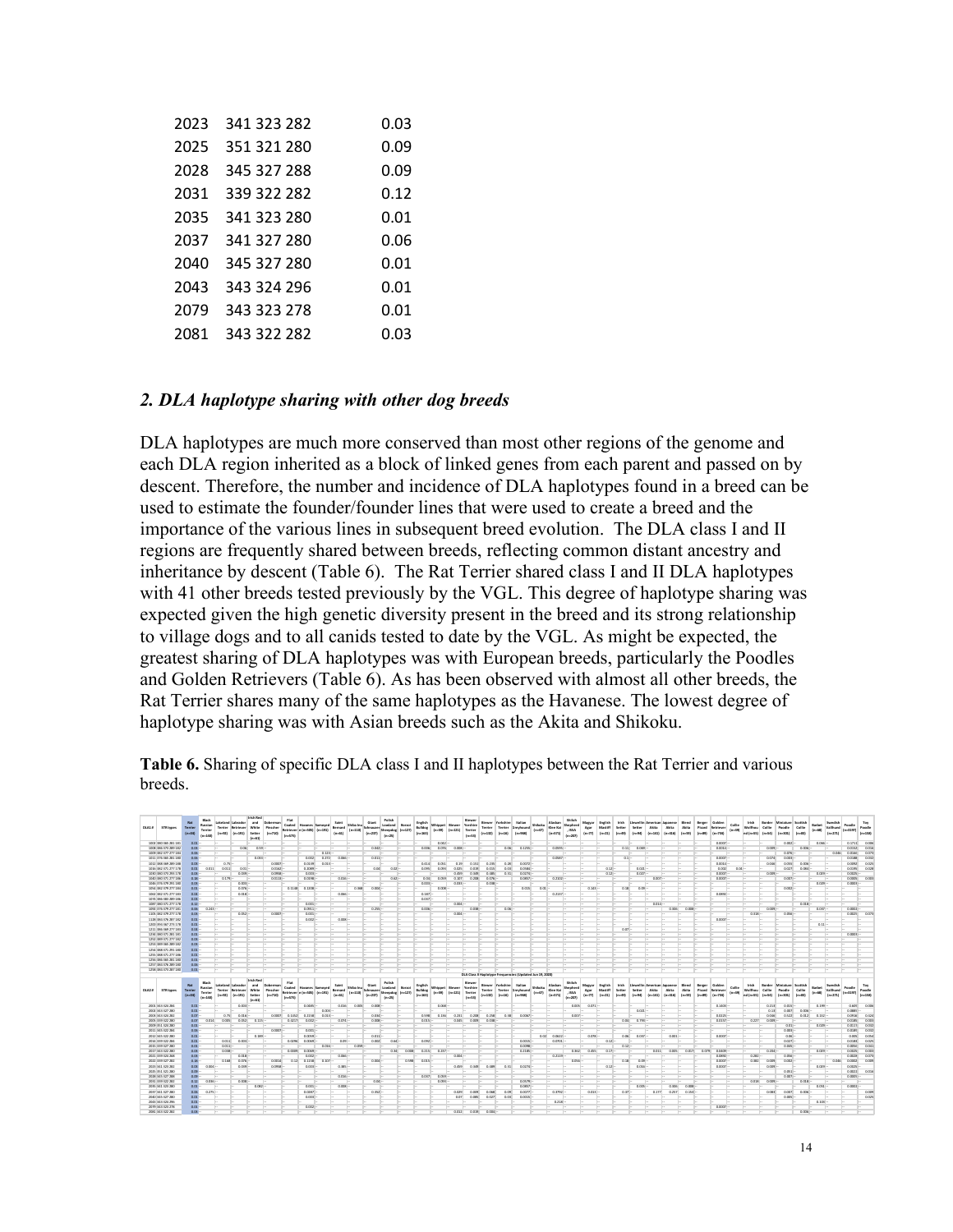#### *3. Heterozygosity in the DLA region*

The 7 loci that define the DLA class I and II haplotypes are in stronger linkage disequilibrium that other parts of the genome that are measured by the 33 autosomal STR markers. However, the expectation is that these loci have achieved an equilibrium with other loci in the genome with random mating and over enough time. This can be tested by doing a standard genetic assessment of each locus (Table 7), as well as all the loci taken together (Table 8). Standard genetic assessment of each of the 7 loci demonstrates values for F (inbreeding coefficient) that range from slightly negative to slightly positive (Table 7). The F values for each of the 7 DLA class I and II loci are all negative with values ranging from 5-20% excess of heterozygosity over HWE within the DLA region in this group of 34 dogs. The average F value for all DLA loci was 0.1 or 10% excess heterozygosity (Table 8). However, the F value for the 33 genomic STR loci was nearly zero (Table 2), suggesting that this outcrossing was intentionally or accidentally related to lines with more unique DLA haplotypes.

Table 7. Standard Genetic Assessment for Rat Terrier using 7 STRs in the DLA region

| # | <b>Locus</b>                           |    |  | N Na Ne Ho He | - F                    |
|---|----------------------------------------|----|--|---------------|------------------------|
|   | 1 DLA I-3CCA 34                        |    |  |               | 8 4.97 0.88 0.8 -0.1   |
|   | 2 DLA I-4ACA 34 9 4.27 0.88 0.77 -0.15 |    |  |               |                        |
|   | <b>3 DLA I-4BCT 34</b>                 |    |  |               | 7 2.44 0.71 0.59 -0.2  |
|   | 4 DLA1131 34                           |    |  |               | 8 6.25 0.91 0.84 -0.09 |
|   | 34<br>5 5ACA                           |    |  |               | 5 3.69 0.77 0.73 -0.05 |
|   | 6 SACT                                 | 34 |  |               | 5 3.54 0.77 0.72 -0.07 |
|   | <b>7 5BCA</b>                          | 34 |  |               | 7 3.19 0.74 0.69 -0.07 |

Table 8. Summary of Standard Genetic Assessment for Rat Terrier using 7 STRs in the DLA region

|         | N. | Na Ne Ho He              |  |  |
|---------|----|--------------------------|--|--|
| Mean 34 |    | 7 4.05 0.81 0.73 -0.1    |  |  |
| -SE     |    | 0.54 0.44 0.03 0.03 0.02 |  |  |

## **III. Health**

#### **A. Lifespan**

The Rat Terrier is considered a hardy breed with a life expectancy of 12-18 years according to the AKC [1] and 16-19 years by the Canine Health Information Center (CHIC) [6].

## **B. General health problems**

Due to regular outcrossing throughout the breed history, complex genetic disorders have been limited mainly to diseases that existed in small dogs prior to breed formation.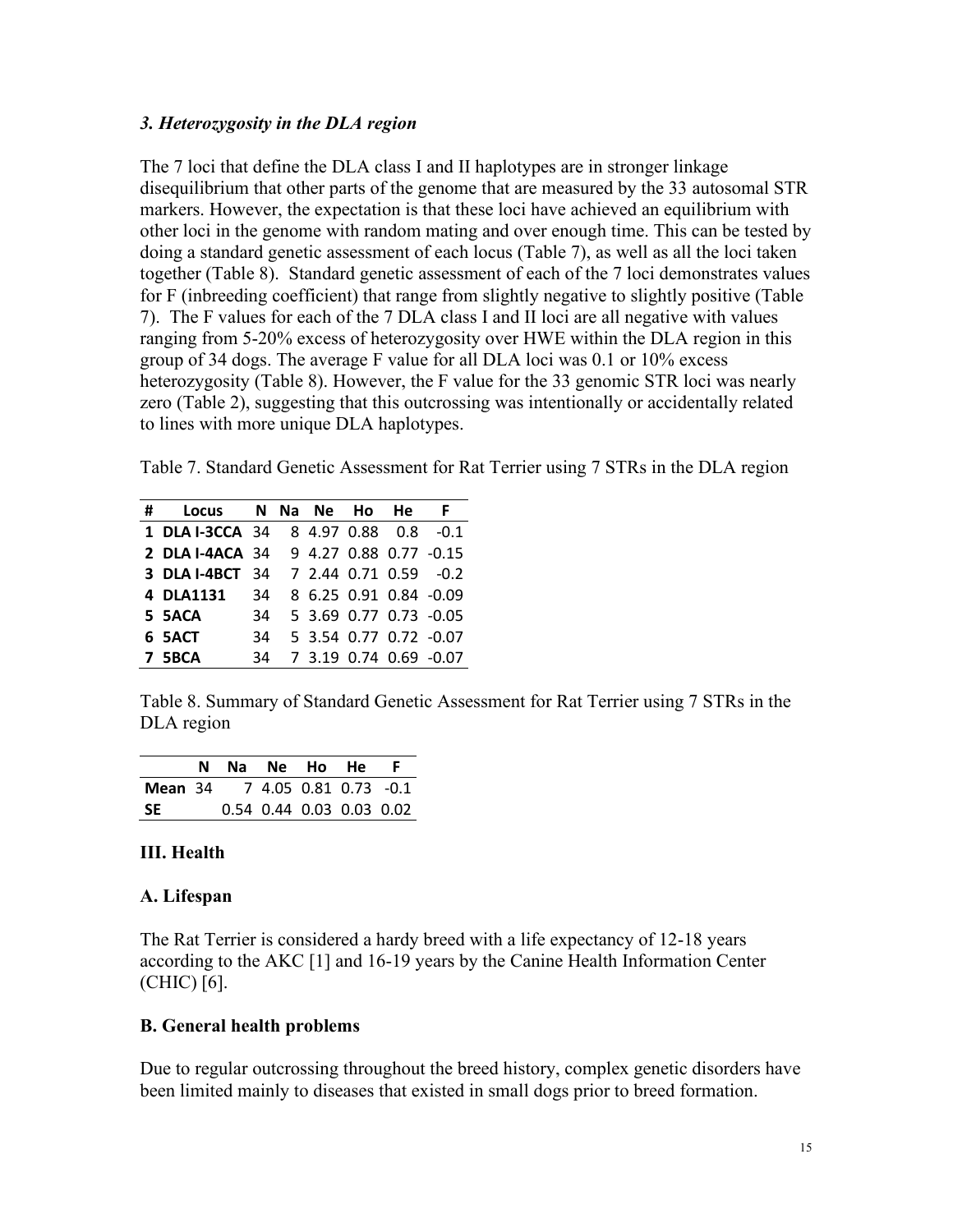However, the increase in popularity in recent years has tended to bring some of these disorders into focus. CHIC recommends that Rat Terriers be tested for patellar luxation, cardiac abnormalities, pancreatic issues, hip dysplasia, and Legg–Calvé–Perthes syndrome [6].

The Rat Terrier, like many small breeds, is more likely to have problems with their teeth, starting with tartar build-up that often leads to gingivitis, periodontitis, infection of the tooth roots, and tooth loss [7]. This is most likely due to the tendency of smaller dogs to avoid the heavy chewing activities of larger dogs. Tarter build up and gum disease can be prevented by encouraging chewing exercise and routine teeth exams and cleaning.

## **C. Heritable disease problems**

The high level of genetic diversity and overall randomness of parent selection has greatly limited the expression of the simple Mendelian disease traits that have plagued many other breeds. The one exception is a recessive genetic mutation that induced hairlessness in a single Rat Terrier. This mutation was then used to crate the American Hairless Terrier [5].

Hairlessness in the dog has evolved independently at least twice [8, 9]. One form of hairlessness present in several breeds (Peruvian Inca Orchid, Chinese Crested, Mexican Xoloitzcuintle) is inherited as a dominant trait and is lethal in the homozygous state (two copies of the mutation). A second recessive form occurred initially in the Rat Terrier. Contrary to the dominant form, there are no adverse effects on dentition or fecundity associated with the recessive Terrier hairlessness.

The recessive Terrier hairlessness trait is caused by a frameshift deletion in the serum/glucocorticoid regulated kinase family member 3 gene (*SGK3*) [8, 9]. A 4 bp deletion (TTAG) in exon 4 of *SGK3* disrupts the protein coding sequence and is predicted to knock out the function of the gene. *SGK3* has been shown to affect postnatal hair follicle development in mice and appears to have a similar function in dogs: American Hairless Terriers are born with a thin coat of hair that is lost within first months of life. A commercial test is available for both mutations [9].

## **IV. What does this assessment of genetic diversity tell us about the contemporary Rat Terrier**

The genetic diversity of the Rat Terrier has contributed to the overall soundness of the breed [6]. Whereas most modern breeds have evolved from a few founding dogs and then propagated from a closed gene pool, the Rat Terrier has benefited from a long history of refinement with regular outcrosses to bring in useful qualities and genetic variability.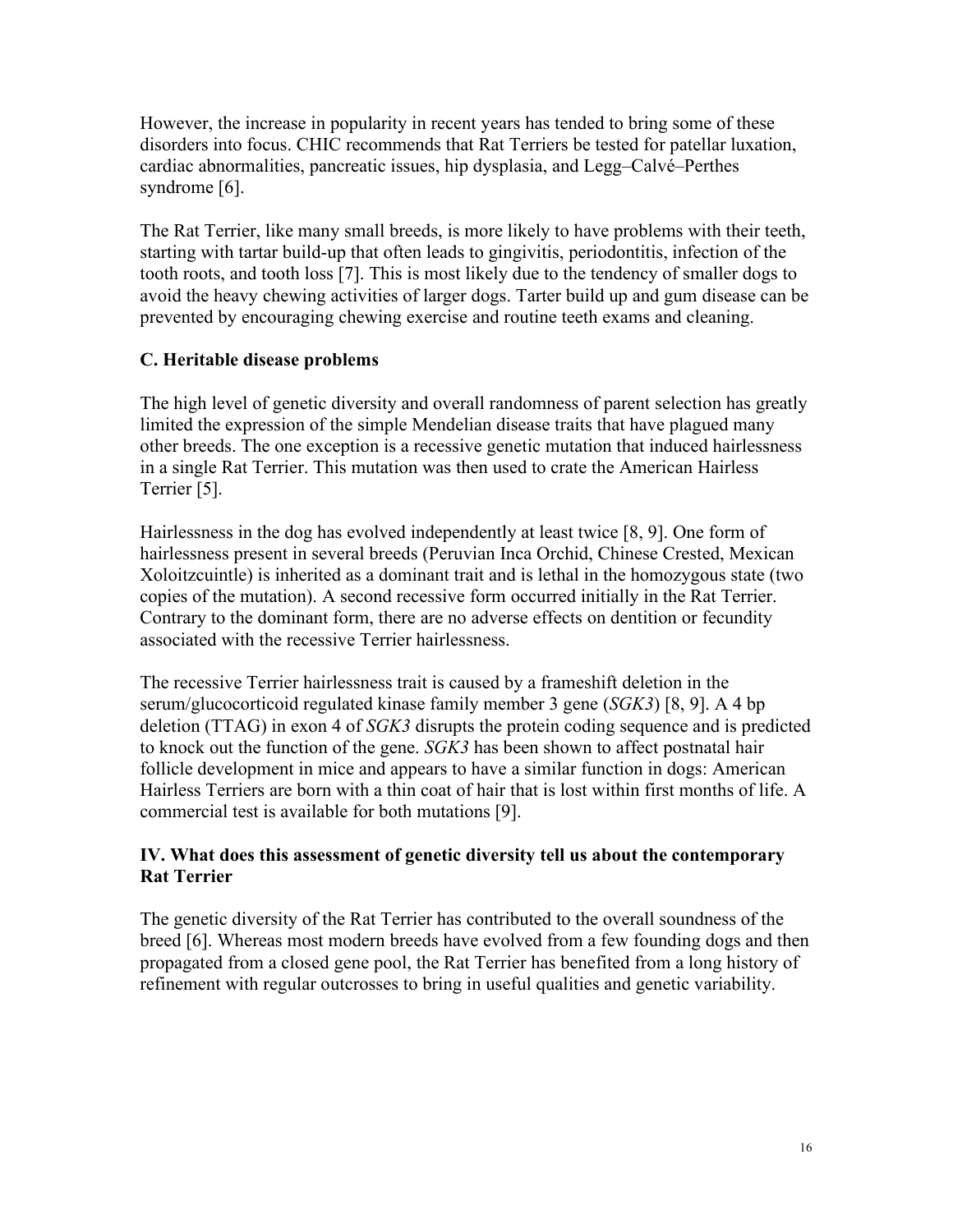## **V. Results of Diversity Testing**

#### **A. How will you be given the results of DNA-based genetic diversity testing on your dog?**

After a sample is submitted for genetic testing, the identity of the dog and owner will be replaced by a laboratory barcode identifier. This identifier will be used for all subsequent activities and each owner will be provided with a certificate that reports the internal relatedness, genomic STR genotypes and DLA class I and II haplotypes for the dog(s) tested. The internal relatedness value for the dog being tested is related to the entire population. The alleles at each of the 33 STR loci are presented as numbers that correspond to those found in Table 1. Each locus will have two alleles, which are either different (heterozygous) or the same (homozygous). Each allele is inherited from each of the parents. More of the alleles at each locus will be homozygous in dogs from closely related parents or that in regions of the genome that are under strong positive selection for some favored phenotypic trait or traits. Dogs with a predominance of rarer (i.e., low incidence) alleles will be more distantly related to the bulk of the population than dogs that have a predominance of common (i.e., high incidence) alleles.



## **B. What should you do with this information?**

The Rat Terrier possesses a great deal of genetic diversity similar to other small dog breeds such as the Jack Russell Terrier, Chihuahua, Miniature Poodle and Havanese. Except for the recessive hairless mutation and a low incidence of orthopedic and immune disorders inherited by descent from ancestral dogs, the breed is amazingly free of genetic problems. However, the increasing popularity of the breed and shifting emphasis towards conformation and showing puts the breed at risk for problems in the future. Therefore, it is timely for Rat Terrier breeders to come to agreement on performance and show breeding strategies and to continue to breed as randomly as possible and maintain their present heterogeneity and effective population size. This can best be done by using routine DNA testing to augment pedigree-based parent selection. In this scheme, pedigrees become most important for breed history and genealogy and DNA testing to maintain genetic diversity.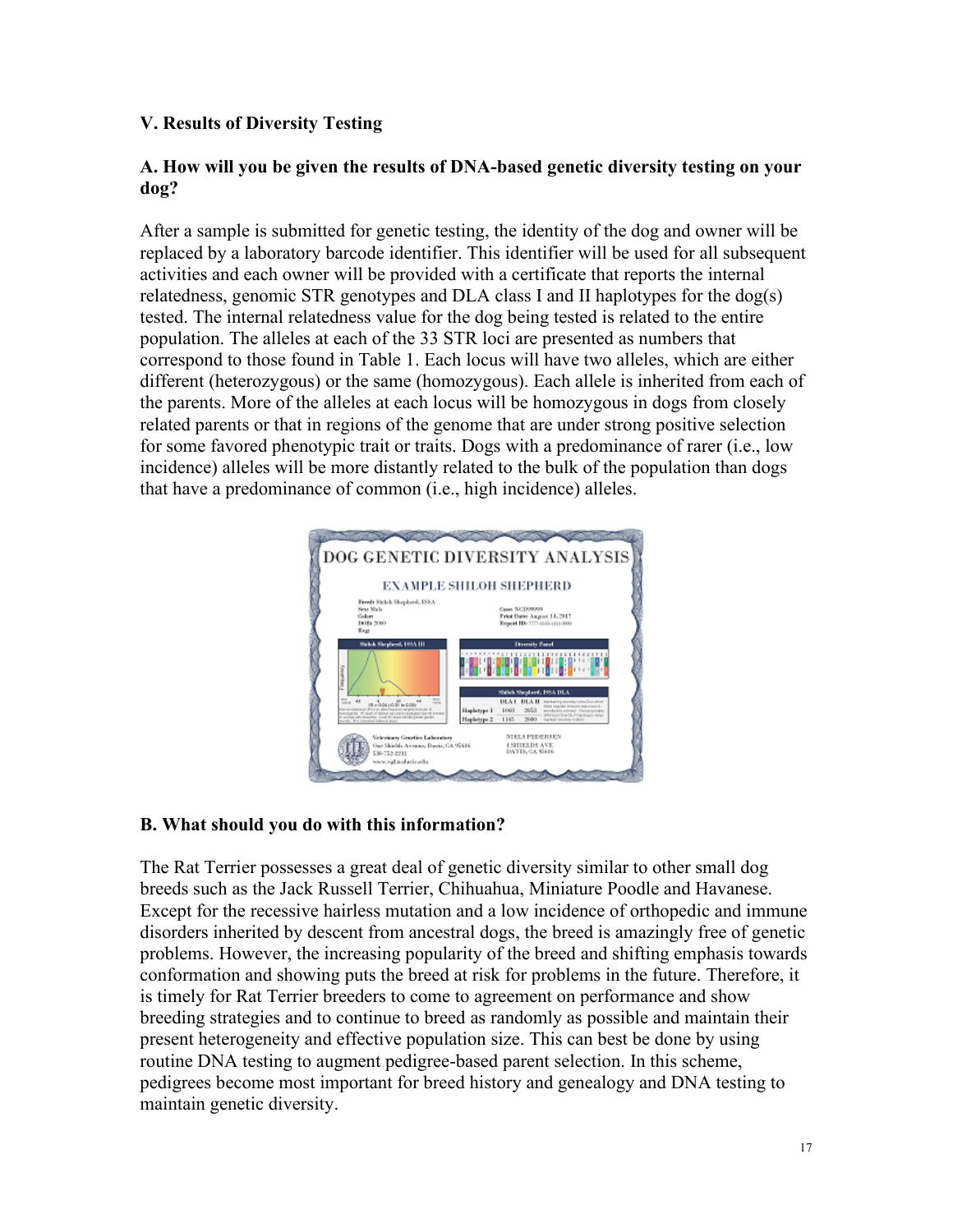Although the breed is genetically diverse and average heterogeneity high, there was a small subpopulation of dogs that were much more inbred than the breed average.. Therefore, the goal for breeders should be to continue to produce puppies with IR scores less than 0, and with time, even lower scores. Although most of the individuals tested were randomly bred, there is a possibility to better balance genetic diversity in the breed. Mates should be selected to avoid homozygosity at any genomic loci or DLA class I and II haplotype and encourage the use of dogs with less common genomic alleles or DLA haplotypes. Maintaining existing genomic diversity will require using IR values of potential mates based on the 33 STR loci to assure puppies of equal or greater overall diversity, like what is being done by many Standard Poodle breeders. However, IR values, because they reflect the unique genetics of individuals, cannot be used as the criteria for selecting ideal mates. Mates with identical IR values may produce puppies significantly more or less diverse than their parents. Conversely, a mating between dogs with high IR values, providing they are genetically different, may produce puppies having much lower IR scores than either parent. A mating between a dog with a high IR value and a low IR value, providing the latter has few alleles and DLA haplotypes in common, will produce puppies much more diverse than the highly inbred parent. Breeders should also realize that a litter of puppies may have a wide range of IR values, depending on the comparative contributions of each of the parents. The more genetically diverse and different the parents, the greater the range of IR values in their offspring.

The next step is to compare the DLA class I and II haplotypes. You want to avoid breeding pairs that will produce puppies that will be homozygous for the same haplotypes, and once again, less common haplotypes may offer more diversity than common ones.

Breeders who do not have access to computer programs to predict the outcome of pairings based on IR values of sire and dam can also compare values by manual screening. Potential sires and dams should be first screened for genetic differences in alleles and allele frequencies for the 33 genomic STR loci. Some extra weight should be given to rare v*s* common alleles. This information is included on all certificates and on the breed-wide data on the VGL website.

Puppies, once born, should be tested for their actual IR values, which will reflect the actual genetic impact of each parent on internal diversity. Considerations of mate choices for genetic diversity should be balanced with other breeding goals but maintaining and/or improving genetic diversity in puppies should be paramount.

A more effective use of this study is to contribute the genetic information to a web repository. The best format for such a repository and testing has been provided by Standard Poodle breeders. This information could be incorporated into a mate selection service that will allow a breeder to identify, among all the dogs tested, potential mates that would be most ideal for increasing genetic diversity in their littershttps://www.betterbred.com/.